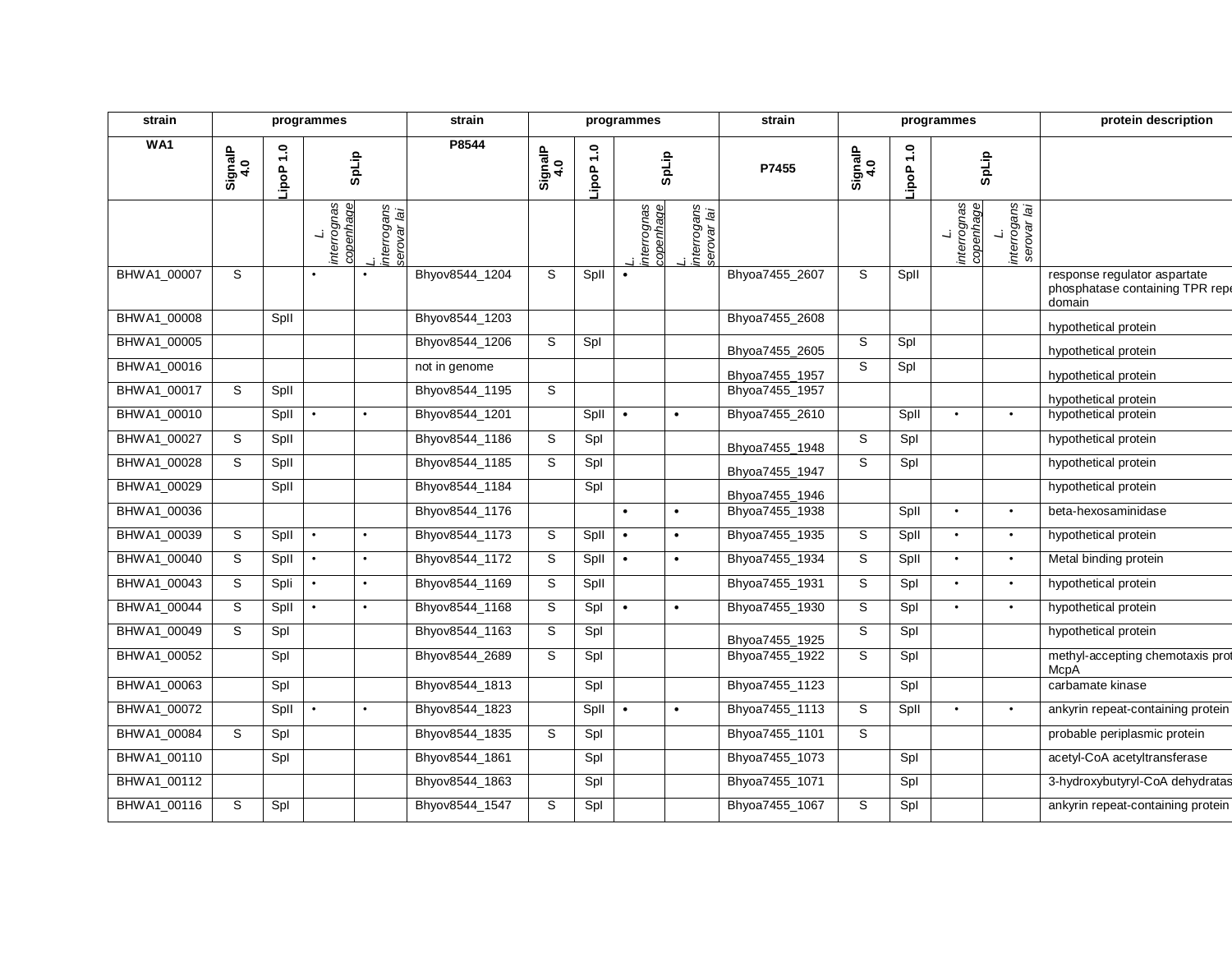| BHWA1_00155 |   | Spl  |                  |                  | Bhyov8544_1510 |   | Spl  |                  |                  | Bhyoa7455_1030  |   | Spl  |                  |                  | hypothetical protein                                  |
|-------------|---|------|------------------|------------------|----------------|---|------|------------------|------------------|-----------------|---|------|------------------|------------------|-------------------------------------------------------|
| BHWA1_00170 |   | Spll | $\bullet$        | $\bullet$        | Bhyov8544_1495 |   | Spll | $\bullet$        | $\bullet$        | Bhyoa7455_1015  |   | Spll | $\bullet$        | $\bullet$        | hypothetical protein                                  |
| BHWA1_00181 | S | Spli |                  |                  | Bhyov8544_1484 | S | Spll |                  |                  | Bhyoa7455_1004  | S | Spll |                  | $\bullet$        | extracellular solute-binding proteil<br>family 5      |
| BHWA1_00182 |   | Spl  |                  |                  | Bhyov8544_1483 |   | Spl  |                  |                  | Bhyoa7455_1003  |   | Spl  |                  |                  | hypothetical protein                                  |
| BHWA1_00206 |   | Spl  |                  |                  | Bhyov8544_0551 |   | Spl  |                  |                  | Bhyoa7455_0365  |   | Spl  |                  |                  | outer membrane protein OmpA fa                        |
| BHWA1_00208 |   |      |                  |                  | Bhyov8544_0549 |   |      | $\bullet$        |                  | Bhyoa7455_0363  |   |      | $\bullet$        | $\bullet$        | ankyrin-repeat containing protein                     |
| BHWA1_00209 |   |      | $\bullet$        | $\bullet$        | Bhyov8544_0548 |   |      |                  |                  | Bhyoa7455_0362  |   |      |                  |                  | ankyrin repeat-containing protein                     |
| BHWA1_00215 |   | Spl  |                  |                  | Bhyov8544_0542 |   |      |                  |                  | Bhyoa7455_0356  |   |      |                  |                  | hypothetical protein                                  |
| BHWA1_00222 |   | Spl  |                  |                  | Bhyov8544_0533 |   | Spl  |                  |                  | Bhyoa7455_0348  |   | Spll |                  |                  | hypothetical protein                                  |
| BHWA1_00229 | S | Spll | $\bullet$        | $\bullet$        | Bhyov8544_0526 | S | Spll | $\bullet$        | $\bullet$        | Bhyoa7455_0341  | S | Spll | $\bullet$        |                  | hypothetical protein                                  |
| BHWA1_00230 |   | Spll | $\bullet\bullet$ | $\bullet\bullet$ | Bhyov8544_0525 |   | Spll | $\bullet\bullet$ | $\bullet\bullet$ | Bhyoa7455_0340  |   | Spll | $\bullet\bullet$ | $\bullet\bullet$ | hypothetical protein                                  |
| BHWA1_00248 |   | Spl  |                  |                  | Bhyov8544_0507 |   |      |                  |                  | Bhyoa7455_0322  |   |      |                  |                  | ankyrin repeat-containing protein                     |
| BHWA1_00249 |   | Spl  |                  |                  | Bhyov8544_0506 |   | Spl  |                  |                  | Bhyoa7455_0321  |   | Spl  |                  |                  | ankyrin repeat-containing protein                     |
| BHWA1_00253 | S | Spl  |                  |                  | Bhyov8544_0502 | S | Spl  |                  |                  | Bhyoa7455_0317  | S |      |                  |                  | hypothetical protein                                  |
| BHWA1_00254 | S | Spl  |                  |                  | Bhyov8544_0501 | S | Spl  |                  |                  | Bhyoa7455_0316  | S | Spl  |                  |                  | hypothetical protein                                  |
| BHWA1_00255 | S | Spl  |                  |                  | Bhyov8544_0500 | S | Spl  |                  |                  | Bhyoa7455_0315  | S | Spl  |                  |                  | signal peptide protein                                |
| BHWA1_00263 |   | Spl  |                  |                  | Bhyov8544_0493 |   | Spl  |                  |                  | Bhyoa7455_0308  |   | Spl  |                  |                  | hypothetical protein                                  |
| BHWA1_00276 |   | Spll | $\bullet\bullet$ | $\bullet\bullet$ | Bhyov8544_0480 |   |      |                  |                  | Bhyoa7455_0295  |   | Spll | $\bullet\bullet$ | $\bullet\bullet$ | hypothetical protein                                  |
| BHWA1_00277 |   | Spll | $\bullet\bullet$ | $\bullet\bullet$ | Bhyov8544_0479 |   | Spll | $\bullet\bullet$ | $\bullet\bullet$ | Bhyoa7455_0294  |   | Spll | $\bullet\bullet$ | $\bullet\bullet$ | hypothetical protein                                  |
| BHWA1_00280 |   |      |                  |                  | Bhyov8544_0476 |   | Spl  |                  |                  | Bhyoa7455_0291  |   |      |                  |                  | oxidoreductase, aldo/keto reducta<br>family protein   |
| BHWA1_00282 |   | Spll |                  | $\bullet$        | Bhyov8544_0474 |   | Spll | $\bullet$        | $\bullet$        | Bhyoa7455_0289  |   | Spll | $\bullet$        | $\bullet$        | hypothetical protein                                  |
| BHWA1_00290 |   | Spll |                  |                  | Bhyov8544_0466 |   | Spll |                  |                  | Bhyoa7455_0281  |   | Spll |                  |                  | outer membrane lipoprotein carrie<br>protein LolA     |
| BHWA1_00295 | S | Spll |                  |                  | Bhyov8544_0461 |   | Spl  |                  |                  | Bhyoa7455_0276  | S | Spl  |                  |                  | ankyrin repeat-containing protein                     |
| BHWA1_00298 |   | Spll |                  |                  | not in genome  |   |      |                  |                  | not in genome   |   |      |                  |                  | putative ABC transporter substrat<br>binding protein  |
| BHWA1_00301 | S | Spll |                  |                  | Bhyov8544_0456 | S | Spl  |                  |                  | Bhyoa7455_0271  | S | Spl  |                  |                  | hypothetical protein                                  |
| BHWA1_00310 |   | Spl  |                  |                  | Bhyov8544_0447 |   |      |                  |                  | B.hyoa7455_0262 |   |      |                  |                  | UDP-N-acetylmuramate--alanine                         |
| BHWA1_00312 | S | Spll |                  | $\bullet$        | Bhyov8544_0445 | S | Spll | $\bullet$        | $\bullet$        | Bhyoa7455_0260  | S | Spll | $\bullet$        | $\bullet$        | hypothetical protein                                  |
| BHWA1_00317 |   | Spll |                  | $\bullet$        | Bhyov8544_0440 |   | Spll |                  |                  | Bhyoa7455_0255  |   | Spll | $\bullet$        |                  | ABC-type nitrate/sulfonate/bicarb<br>transport system |
| BHWA1_00318 |   | Spl  |                  |                  | Bhyov8544_0439 |   | Spl  |                  |                  | Bhyoa7455_0254  |   | Spl  |                  |                  | taurine ABC transporter, permeas                      |
|             |   |      |                  |                  |                |   |      |                  |                  |                 |   |      |                  |                  |                                                       |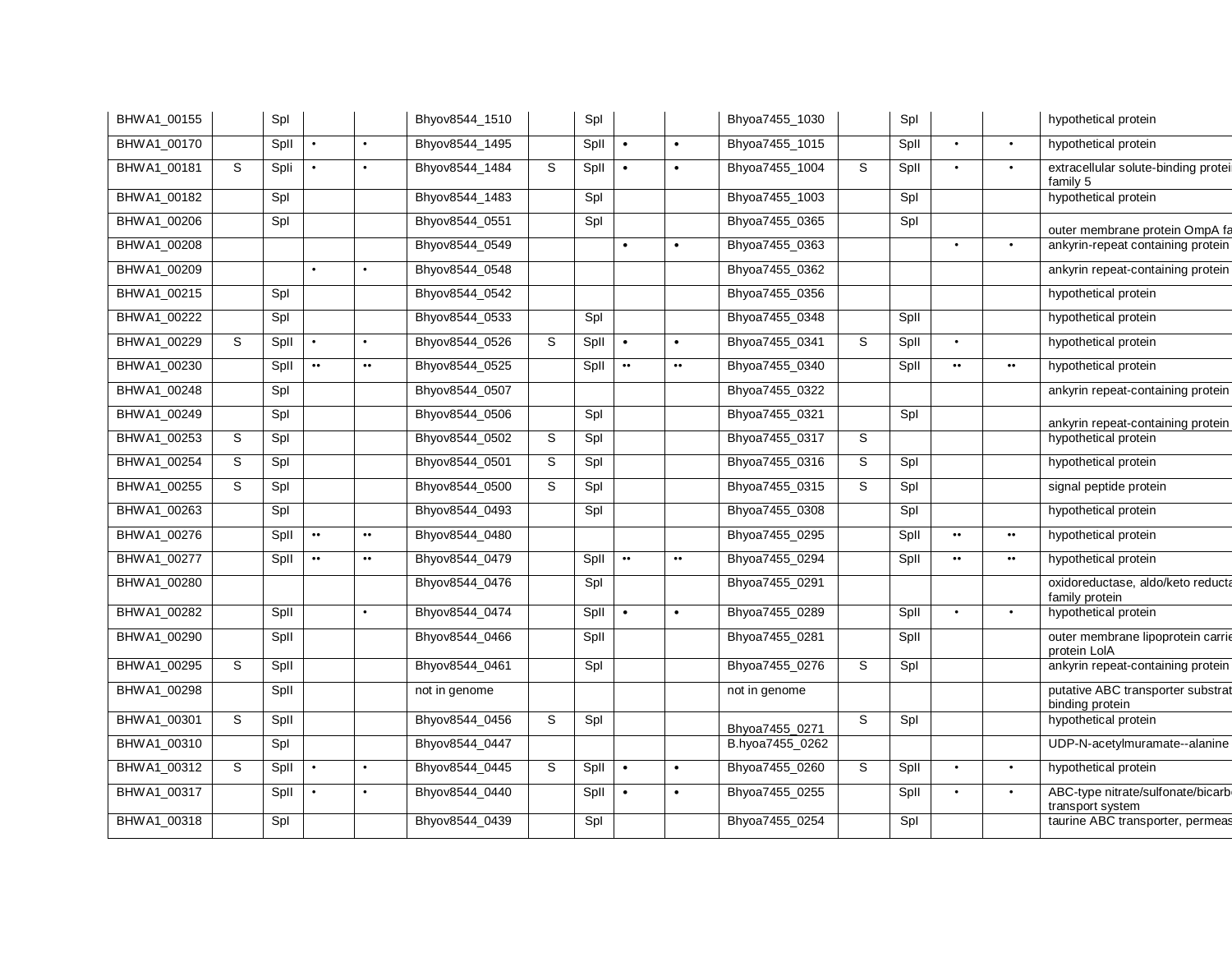|             |   |      |           |                |   |      |           |           |                 |   |      |           |           | protein                                                                      |
|-------------|---|------|-----------|----------------|---|------|-----------|-----------|-----------------|---|------|-----------|-----------|------------------------------------------------------------------------------|
| BHWA1 00321 | S | Spll |           | Bhyov8544_0436 | S | Spll |           | $\bullet$ | Bhyoa7455_0251  | S | Spll | $\bullet$ | $\bullet$ | ABC-type nitrate/sulfonate/bicarb<br>transport system                        |
| BHWA1_00322 |   |      |           | Bhyov8544_0435 |   |      |           |           | Bhyoa7455_0250  | S | Spll | $\bullet$ | $\bullet$ | ABC-type nitrate/sulfonate/bicarb<br>transport system                        |
| BHWA1_00333 | s |      |           | Bhyov8544_0425 | S |      |           |           | Bhyoa7455 0240  | S |      |           |           | hypothetical protein                                                         |
| BHWA1_00336 |   | Spll |           | Bhyov8544_0422 |   | Spll | $\bullet$ | $\bullet$ | Bhyoa7455_0237  |   | Spll | $\bullet$ | $\bullet$ | hypothetical protein                                                         |
| BHWA1_00338 |   |      |           | Bhyov8544_0420 |   | Spll |           |           | Bhyoa7455_0235  |   | Spl  |           |           | hypothetical protein                                                         |
| BHWA1 00340 |   | Spl  |           | Bhyov8544 0418 |   | Spll |           |           | Bhyoa7455_0233  |   | Spl  |           |           | membrane carboxypeptidase                                                    |
| BHWA1_00341 | S | Spll |           | Bhyov8544_0417 | S | Spll | $\bullet$ | $\bullet$ | Bhyoa7455_0232  |   | Spll | $\bullet$ | $\bullet$ | hypothetical protein                                                         |
| BHWA1 00343 | S | Spl  |           | Bhyov8544 0415 | S | Spll |           |           | Bhyoa7455_0230  | S |      |           |           | flagellar biosynthesis protein FliP                                          |
| BHWA1_00359 |   |      | $\bullet$ | not in genome  |   |      |           |           | not in genome   |   |      |           |           | ankyrin repeat-containing protein                                            |
| BHWA1_00361 |   | Spll |           | Bhyov8544_0398 |   | Spll | $\bullet$ | $\bullet$ | Bhyoa7455_0213  |   | Spll | $\bullet$ | $\bullet$ | ankyrin repeat-containing protein                                            |
| BHWA1_00381 | S | Spl  |           | Bhyov8544_0378 | S | Spll |           |           | Bhyoa7455_0194  | S | Spl  |           |           | Na+-transporting methylmalonyl-<br>CoA/oxaloacetate ecarboxylase,<br>subunit |
| BHWA1_00393 | S | Spll |           | Bhyov8544_0367 | S | Spll | $\bullet$ | $\bullet$ | Bhyoa7455_0183  | S | Spll | $\bullet$ | $\bullet$ | hypothetical protein                                                         |
| BHWA1_00396 |   |      |           | Bhyov8544_0459 |   | Spl  |           |           | B.hyoa7455_0274 |   | Spl  |           |           | ABC-type uncharacterized transp<br>system, periplasmic component             |
| BHWA1_00407 |   | Spll |           | Bhyov8544_0355 |   | Spll |           | $\bullet$ | Bhyoa7455_0171  |   | Spll | $\bullet$ | $\bullet$ | solute binding protein-like protein                                          |
| BHWA1 00430 | S | Spll |           | Bhyov8544_0332 | S | Spll | $\bullet$ | $\bullet$ | Bhyoa7455_0148  | S | Spll | $\bullet$ | $\bullet$ | putative ABC transporter periplas<br>binding protein                         |
| BHWA1 00440 |   | Spll |           | Bhyov8544 0325 |   | Spll | $\bullet$ | $\bullet$ | Bhyoa7455_0137  |   | Spll | $\bullet$ | $\bullet$ | hypothetical protein                                                         |
| BHWA1 00447 |   | Spl  |           | Bhyov8544_0318 |   |      | $\bullet$ | $\bullet$ | Bhyoa7455_0130  |   |      | $\bullet$ | $\bullet$ | hypothetical protein                                                         |
| BHWA1_00550 |   | Spl  |           | Bhyov8544_0315 |   | Spll |           |           | Bhyoa7455_0127  |   | Spl  |           |           | aminodeoxychorismate lyase                                                   |
| BHWA1_00452 | S | Spl  |           | Bhyov8544_0313 | S | Spll |           |           | Bhyoa7455_0125  | S | Spl  |           |           | putative ABC transporter periplas<br>binding protein                         |
| BHWA1_00454 |   | Spll |           | Bhyov8544_0311 |   | Spll |           | $\bullet$ | Bhyoa7455_0123  |   |      | $\bullet$ | $\bullet$ | hypothetical protein                                                         |
| BHWA1_00455 | S | Spll |           | Bhyov8544-0310 |   | Spll | $\bullet$ | $\bullet$ | Bhyoa7455_0122  |   | Spll | $\bullet$ | $\bullet$ | hypothetical protein                                                         |
| BHWA1 00462 | S | Spll |           | Bhyov8544_0305 | S | Spll | $\bullet$ | $\bullet$ | Bhyoa7455_0115  | S | Spll | $\bullet$ | $\bullet$ | putative dynein heavy chain                                                  |
| BHWA1_00470 |   | Spl  |           | Bhyov8544_1620 |   | Spl  |           |           | Bhyoa7455_0107  |   | Spl  |           |           | hypothetical protein                                                         |
| BHWA1_00476 |   | Spl  |           | Bhyov8544_1625 |   | Spl  |           |           | Bhyoa7455_0101  |   | Spl  |           |           | 1-deoxy-D-xylulose-5-phosphate<br>reductoisomerase                           |
| BHWA1_00481 | S |      |           | Bhyov8544_0630 | S |      |           |           | Bhyoa7455_0095  | S |      |           |           | ankyrin repeat-containing protein                                            |
| BHWA1_00521 | S | Spll |           | Bhyov8544_1670 | S | Spll |           |           | Bhyoa7455_0055  | S | Spll | $\bullet$ | $\bullet$ | ABC-type oligopeptide transport<br>system, periplasmic component             |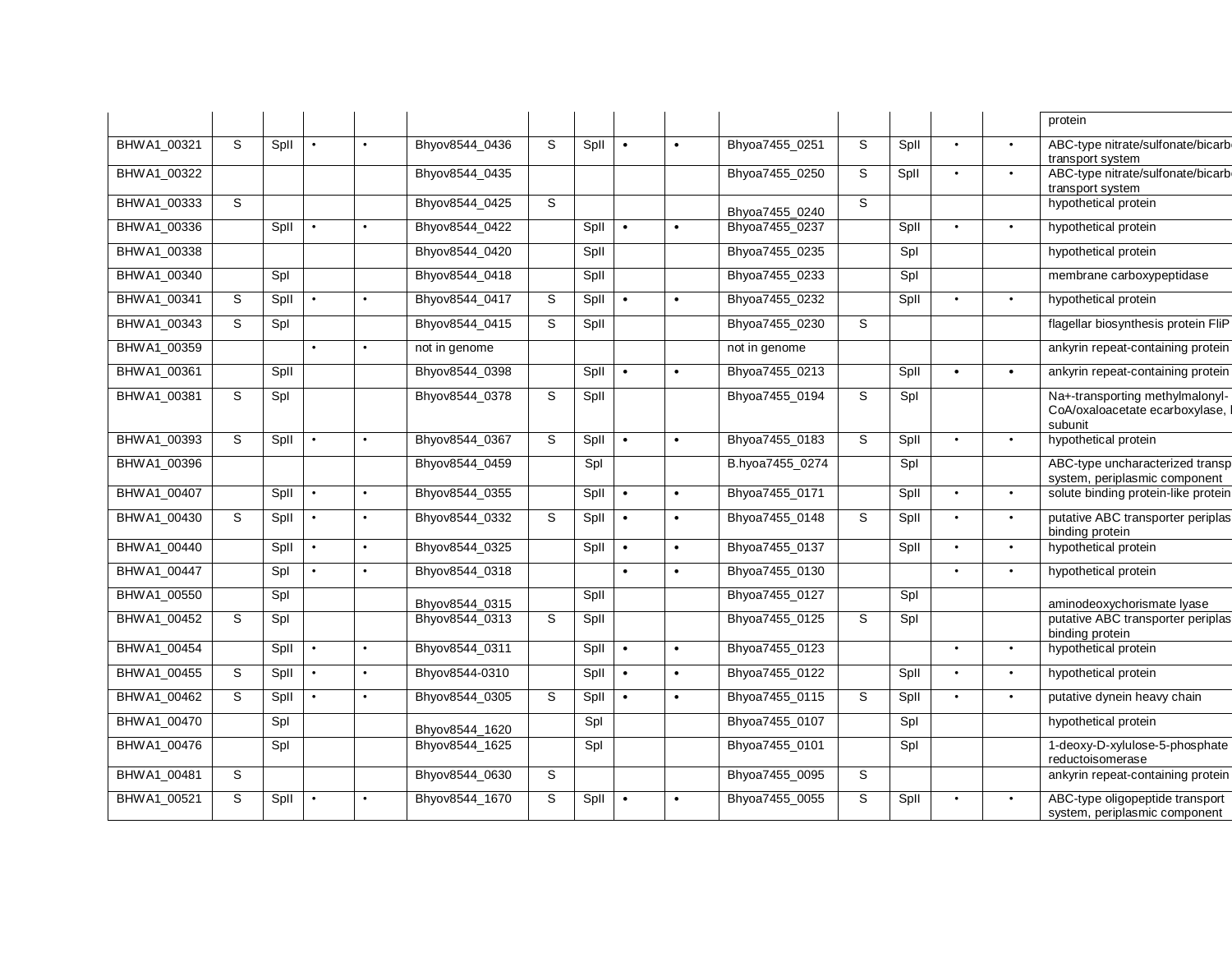| BHWA1_00529 | S           | Spll | $\bullet$ | $\bullet$ | Bhyov8544_1609 | S    | Spll |           |           | Bhyoa7455_0047  | S | Spll |           |           | ModA, ABC-type molybdate trans<br>system, periplasmic component                 |
|-------------|-------------|------|-----------|-----------|----------------|------|------|-----------|-----------|-----------------|---|------|-----------|-----------|---------------------------------------------------------------------------------|
| BHWA1_00532 | S           | Spl  |           |           | not in genome  |      |      |           |           | B.hyoa7455_0044 | S | Spl  |           |           | periplasmic protein                                                             |
| BHWA1_00537 | $\mathbb S$ | Spll |           |           | Bhyov8544_1601 |      | Spll | $\bullet$ |           | B.hyoa7455_0039 |   | Spll |           | $\bullet$ | iron compound ABC transporter,<br>periplasmic iron compound-bindir<br>protein   |
| BHWA1_00559 | S           | Spl  |           |           | Bhyov8544_1581 | S    | Spi  |           |           | Bhyoa7455_0018  | S | Spl  |           |           | hypothetical protein                                                            |
| BHWA1_00567 |             | Spl  |           |           | Bhyov8544_1573 |      | Spi  |           |           | B.hyoa7455_0010 |   |      |           |           | Lytic transglycosylase catalytic                                                |
| BHWA1_00586 | S           | Spll |           | $\bullet$ | Bhyov8544_1556 | S    | Spll | $\bullet$ |           | Bhyoa7455_2511  | S | Spll | $\bullet$ | $\bullet$ | hypothetical protein                                                            |
| BHWA1_00588 |             | Spll |           |           | Bhyov8544_1554 |      | Spll |           |           | Bhyoa7455_2509  |   | Spll |           | $\bullet$ | enzyme of poly-gamma-glutamate<br>biosynthesis (capsule formation)-<br>protein  |
| BHWA1_00591 | S           | Spl  |           |           | Bhyov8544_1551 | S    | Spl  |           |           | Bhyoa7455_2635  | S | Spl  |           |           | ankyrin repeat-containing protein                                               |
| BHWA1_00593 |             | Spll | $\bullet$ |           | Bhyov8544_2667 |      |      | $\bullet$ |           | Bhyoa7455_2634  |   | Spll | $\bullet$ | $\bullet$ | putative inversin protein alternativ<br>isoform                                 |
| BHWA1_00595 | S           | Spl  |           |           | not in genome  |      |      |           |           | not in genome   |   |      |           |           | ankyrin repeat-containing protein                                               |
| BHWA1_00596 |             | Spl  |           |           | Bhyov8544_2665 |      |      |           |           | Bhyoa7455_2505  | S | Spl  |           |           | ankyrin repeat-containing protein                                               |
| BHWA1_00604 |             | Spl  |           |           | Bhyov8544_1409 |      | Spl  |           |           | B.hyoa7455_0854 |   | Spl  |           |           | ABC-type nitrate/sulfonate/bicarb<br>transport system, periplasmic<br>component |
| BHWA1_00619 | S           |      |           |           | Bhyov8544_1424 | S    | Spl  |           |           | Bhyoa7455_0869  | S | Spl  |           |           | hypothetical protein                                                            |
| BHWA1_00635 |             |      |           |           | not in genome  |      |      |           |           | Bhyoa7455_0902  |   | Spl  |           |           | hypothetical protein                                                            |
| BHWA1_00641 | S           | Spll | $\bullet$ |           | Bhyov8544_1446 | S    | Spll | $\bullet$ | $\bullet$ | Bhyoa7455_0891  | S | Spll |           | $\bullet$ | hypothetical protein                                                            |
| BHWA1_00644 | S           | Spl  |           |           | Bhyov8544_1449 | S    |      |           |           | Bhyoa7455_0894  | S | Spl  |           |           | hypothetical protein                                                            |
| BHWA1_00653 |             | Spl  |           |           | Bhyov8544_1457 |      | Spl  |           |           | Bhyoa7455_0905  |   |      |           |           | hypothetical protein                                                            |
| BHWA1_00656 | S           | Spl  |           |           | Bhyov8544_1460 | S    | Spl  |           |           | Bhyoa7455_0905  | S | Spl  |           |           | flavodoxin                                                                      |
| BHWA1_00657 |             | Spll |           |           | Bhyov8544_1461 |      | Spll |           |           | Bhyoa7455_0906  |   | Spll | $\bullet$ | $\bullet$ | flavodoxin                                                                      |
| BHWA1_00661 |             | Spl  |           |           | Bhyov8544_1466 |      | Spl  |           |           | Bhyoa7455_0911  |   | Spl  |           |           | NHL repeat containing protein                                                   |
| BHWA1_00671 |             | Spl  |           |           | Bhyov8544_0858 |      | Spl  |           |           | B.hyoa7455_0920 |   | Spl  |           |           | miaA, tR delta(2)-<br>isopentenylpyrophosphate transfe                          |
| BHWA1 00676 |             | Spll |           |           | Bhyov8544_0853 |      | Spll |           |           | Bhyoa7455_0925  |   |      |           | $\bullet$ | hypothetical protein                                                            |
| BHWA1_00677 | S           | Spl  |           |           | Bhyov8544_0852 | S    | Spl  |           |           | Bhyoa7455_0926  | S |      |           |           | SCP-like extracellular protein                                                  |
| BHWA1_00684 | S           | Spl  |           |           | Bhyov8544_0845 | S    | Spl  |           |           | Bhyoa7455_0933  | S | Spl  |           |           | ankyrin repeat-containing protein                                               |
| BHWA1_00707 |             | Spll |           | $\bullet$ | Bhyov8544_0824 |      | Spll |           |           | Bhyoa7455_0956  |   | Spll | $\bullet$ | $\bullet$ | hypothetical protein                                                            |
| BHWA1_00709 | S           | Spll |           | $\bullet$ | Bhyov8544_0822 | S    | Spll |           |           | Bhyoa7455_0958  | S | Spll | $\bullet$ | $\bullet$ | hypothetical protein                                                            |
| BHWA1_00742 | S/TM        | Spl  |           |           | Bhyov8544_0787 | S/TM | Spl  |           |           | Bhyoa7455_0990  | S | Spl  |           |           | hypothetical protein                                                            |
|             |             |      |           |           |                |      |      |           |           |                 |   |      |           |           |                                                                                 |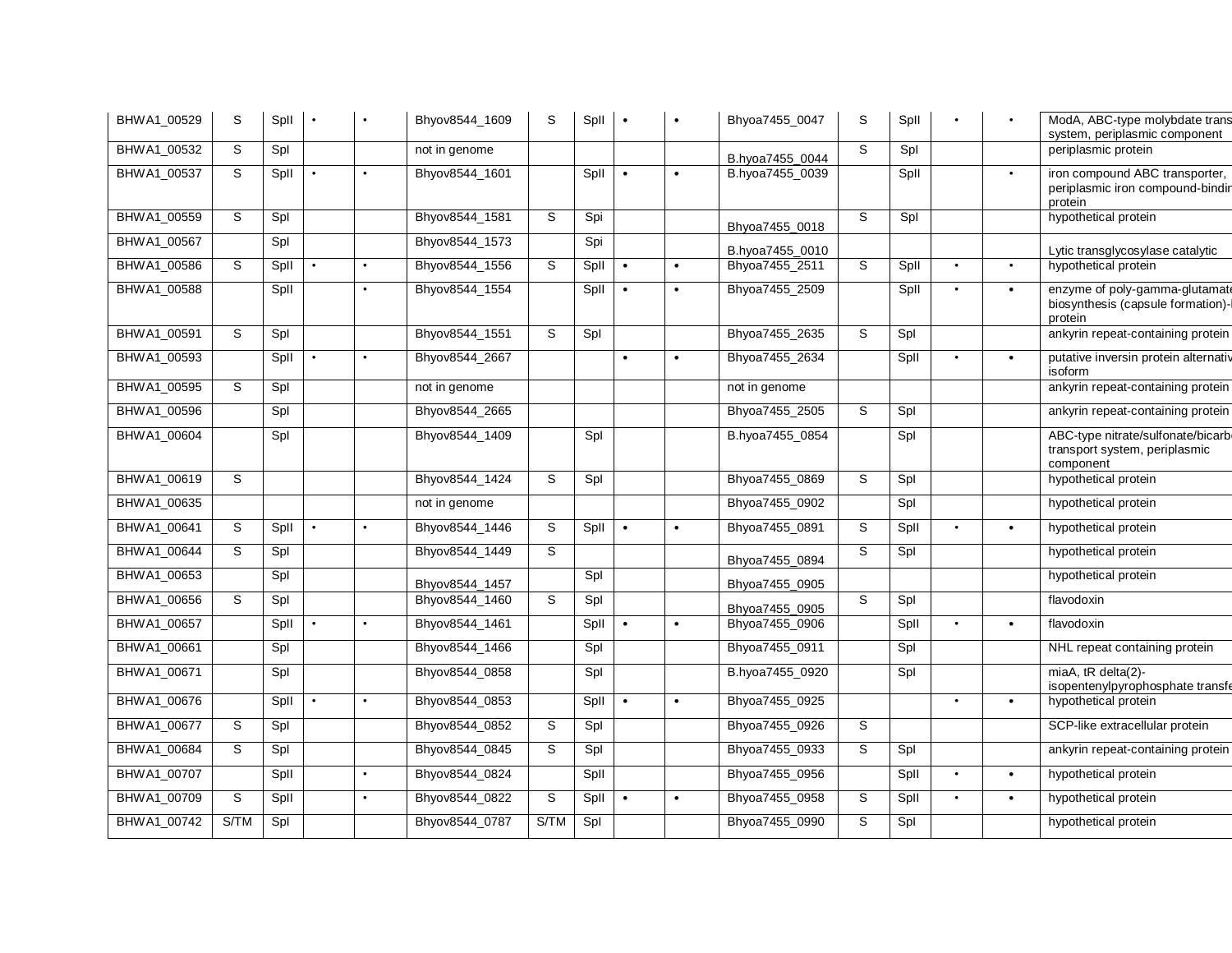| BHWA1_00732 |             | Spll | $\bullet$ | $\bullet$ | Bhyov8544_0798 |      | Spll | $\bullet$ | $\bullet$ | Bhyoa7455_0980  |   | Spll |           | $\bullet$ | hypothetical protein                                                            |
|-------------|-------------|------|-----------|-----------|----------------|------|------|-----------|-----------|-----------------|---|------|-----------|-----------|---------------------------------------------------------------------------------|
| BHWA1 00733 |             | Spl  |           |           | Bhyov8544_0797 |      | Spl  |           |           | Bhyoa7455_0981  |   | Spl  |           |           | hypothetical protein                                                            |
| BHWA1_00738 |             | Spl  |           |           | Bhyov8544_0791 |      | Spl  |           |           | Bhyoa7455_0986  |   | Spl  |           |           | putative YD repeat protein                                                      |
| BHWA1_00739 |             | Spl  |           |           | Bhyov8544_0790 |      | Spl  |           |           | Bhyoa7455_0987  |   | Spl  |           |           | hypothetical protein                                                            |
| BHWA1_00763 | S/TM        | Spl  |           |           | Bhyov8544_0764 | S/TM | Spl  |           |           | Bhyoa7455_2302  | S |      |           |           | FMN-binding domain protein                                                      |
| BHWA1_00764 |             | Spll |           | $\bullet$ | Bhyov8544_0763 | S    | Spll | $\bullet$ |           | Bhyoa7455_2303  |   | Spll | $\bullet$ | $\bullet$ | hypothetical protein                                                            |
| BHWA1_00765 |             | Spl  |           |           | Bhyov8544_0762 |      | Spl  |           |           | Bhyoa7455_2304  |   | Spl  |           |           | hypothetical protein                                                            |
| BHWA1_00770 | S           | Spll | $\bullet$ | $\bullet$ | Bhyov8544_0757 | S    | Spll | $\bullet$ | $\bullet$ | Bhyoa7455_2309  | S | Spll | $\bullet$ | $\bullet$ | hypothetical protein                                                            |
| BHWA1_00794 | S           | Spl  |           |           | Bhyov8544_0733 | S    | Spl  |           |           | Bhyoa7455_1234  | S | Spl  |           |           | ankyrin repeat-containing protein                                               |
| BHWA1_00795 |             | Spl  |           |           | Bhyov8544_0732 |      | Spl  |           |           | Bhyoa7455_1235  |   | Spl  |           |           | fibronectin type III domain contain<br>protein                                  |
| BHWA1_00797 |             | Spll | $\bullet$ | $\bullet$ | Bhyov8544_0730 |      | Spll | $\bullet$ | $\bullet$ | Bhyoa7455_1237  |   | Spll | $\bullet$ | $\bullet$ | ABC-type nitrate/sulfonate/bicarb<br>transport system, periplasmic<br>component |
| BHWA1_00800 |             | Spl  |           |           | Bhyov8544_0727 |      | Spl  |           |           | Bhyoa7455_1240  |   | Spl  |           |           | putative rubrerythrin                                                           |
| BHWA1_00822 |             |      |           |           | Bhyov8544_2121 |      | Spl  |           |           | Bhyoa7455_1262  |   |      |           |           | glycosyl transferase family 8                                                   |
| BHWA1_00835 |             | Spll | $\bullet$ | $\bullet$ | Bhyov8544_2129 |      | Spll | $\bullet$ | $\bullet$ | Bhyoa7455_1272  |   | Spll | $\bullet$ | $\bullet$ | hypothetical protein                                                            |
| BHWA1_00852 | S           | Spll | $\bullet$ | $\bullet$ | Bhyov8544_2145 | S    | Spll | $\bullet$ | $\bullet$ | Bhyoa7455_1288  | S | Spll | $\bullet$ | $\bullet$ | hypothetical protein                                                            |
| BHWA1_00854 | S           | Spll | $\bullet$ | $\bullet$ | not in Genome  |      |      |           |           | Bhyoa7455_1290  |   |      |           | $\bullet$ | ankyrin repeat-containing protein                                               |
| BHWA1_00855 | $\mathsf S$ | Spll | $\bullet$ | $\bullet$ | Bhyov8544_2152 | S    | Spll | $\bullet$ | $\bullet$ | Bhyoa7455_1291  | S | Spll |           | $\bullet$ | hypothetical protein                                                            |
| BHWA1_00856 |             | Spll | $\bullet$ | $\bullet$ | Bhyov8544_2150 |      | Spll | $\bullet$ | $\bullet$ | Bhyoa7455_2652  |   | Spll | $\bullet$ | $\bullet$ | hypothetical protein                                                            |
| BHWA1_00852 |             |      |           |           | Bhyov8544_2145 |      |      |           |           | Bhyoa7455_2571  |   | Spl  |           |           | hypothetical protein                                                            |
| BHWA1_00855 |             |      |           |           | Bhyov8544_2148 |      |      |           |           | Bhyoa7455_2670  |   |      |           |           | periplasmic-iron-binding protein<br><b>BitB</b>                                 |
| BHWA1_00862 |             | Spl  |           |           | Bhyov8544_2642 |      | Spl  |           |           | Bhyoa7455_2571  |   |      |           |           | hypothetical protein                                                            |
| BHWA1_00868 | S           | Spll | $\bullet$ | $\bullet$ | Bhyov8544_2669 | S    | Spll | $\bullet$ | $\bullet$ | Bhyoa7455_2670  | S | Spll | $\bullet$ | $\bullet$ | periplasmic-iron-binding protein B                                              |
| BHWA1_00869 | S           | Spll | $\bullet$ | $\bullet$ | Bhyov8544_2696 | S    | Spll | $\bullet$ | $\bullet$ | Bhyoa7455_2675  |   | Spll | $\bullet$ | $\bullet$ | periplasmic-iron-binding protein B                                              |
| BHWA1_00873 |             | Spll |           |           | not in genome  |      |      |           |           | Bhyoa7455_1767  |   | Spll |           |           | hypothetical protein                                                            |
| BHWA1_00874 | S           | Spll | $\bullet$ | $\bullet$ | Bhyov8544_2188 | S    | Spll | $\bullet$ | $\bullet$ | Bhyoa7455_1768  | S | Spll | $\bullet$ | $\bullet$ | hypothetical protein                                                            |
| BHWA1_00875 |             | Spll | $\bullet$ | $\bullet$ | Bhyov8544_2187 |      | Spll | $\bullet$ | $\bullet$ | Bhyoa7455_1769: |   | Spll | $\bullet$ | $\bullet$ | hypothetical protein                                                            |
| BHWA1_00876 |             | Spll | $\bullet$ | $\bullet$ | Bhyov8544_2186 |      | Spll | $\bullet$ | $\bullet$ | Bhyoa7455_1770  |   | Spll | $\bullet$ | $\bullet$ | hypothetical protein                                                            |
| BHWA1_00877 |             | Spll | $\bullet$ | $\bullet$ | Bhyov8544_2185 |      | Spll | $\bullet$ |           | Bhyoa7455_1771  |   | Spll | $\bullet$ | $\bullet$ | hypothetical protein                                                            |
|             |             |      |           |           |                |      |      |           |           |                 |   |      |           |           |                                                                                 |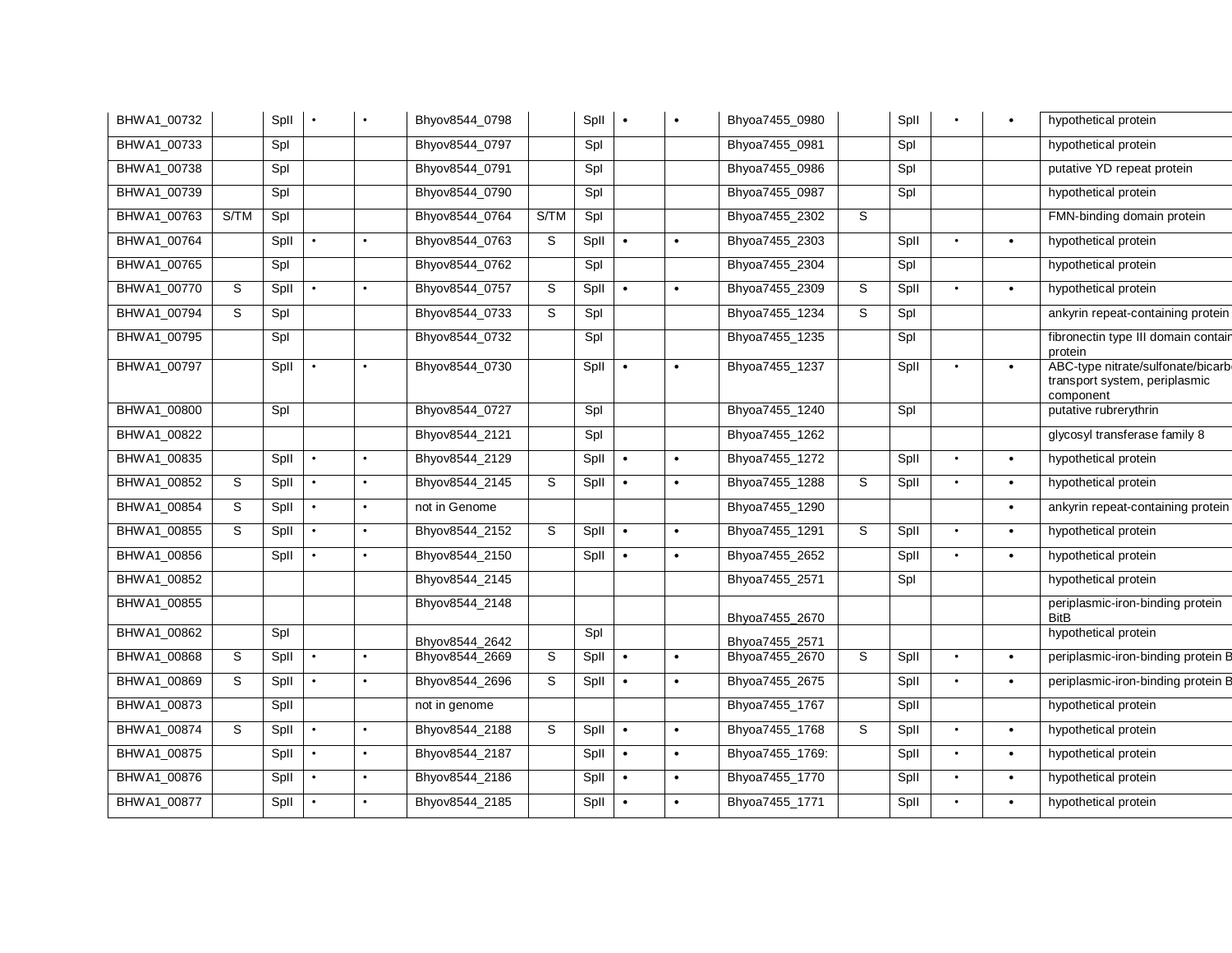| BHWA1_00878 |      | Spl  |           |           | Bhyov8544_2184 |             |      |           |           | Bhyoa7455_1772  |   |      |           |           | hypothetical protein                                                                                          |
|-------------|------|------|-----------|-----------|----------------|-------------|------|-----------|-----------|-----------------|---|------|-----------|-----------|---------------------------------------------------------------------------------------------------------------|
| BHWA1 00881 | S    | Spl  |           | $\bullet$ | Bhyov8544_2181 |             |      | $\bullet$ | $\bullet$ | Bhyoa7455_1775  | S | Spl  | $\bullet$ | $\bullet$ | hypothetical protein                                                                                          |
| BHWA1_00886 |      | Spll |           |           | Bhyov8544_2176 |             | Spll | $\bullet$ | $\bullet$ | Bhyoa7455_1780  |   | Spll | $\bullet$ | $\bullet$ | ABC transporter substrate binding<br>protein                                                                  |
| BHWA1_00891 | S    | Spll | $\bullet$ | $\bullet$ | Bhyov8544_2171 | S           | Spll | $\bullet$ | $\bullet$ | Bhyoa7455_1785  | S | Spll | $\bullet$ | $\bullet$ | periplasmic solute binding protein                                                                            |
| BHWA1_00892 | S    | Spll | $\bullet$ | $\bullet$ | Bhyov8544_2170 | $\mathbb S$ | Spll | $\bullet$ | $\bullet$ | Bhyoa7455_1786  | S | Spll | $\bullet$ | $\bullet$ | Heat shock protein                                                                                            |
| BHWA1_00893 | S    | Spll | $\bullet$ | $\bullet$ | Bhyov8544_2169 |             | Spll | $\bullet$ | $\bullet$ | Bhyoa7455_1787  | S | Spll | $\bullet$ | $\bullet$ | hypothetical protein                                                                                          |
| BHWA1_00908 |      |      |           |           | Bhyov8544_2153 |             | Spl  |           |           | Bhyoa7455_1803  |   | Spl  |           |           | hypothetical protein                                                                                          |
| BHWA1_00910 |      | Spll |           |           | Bhyov8544_2489 |             | Spll |           |           | Bhyoa7455_1806  |   | Spll |           |           | DP-dependent 7-alpha-hydroxyst<br>dehydrogenase                                                               |
| BHWA1_00934 |      | Spl  |           |           | Bhyov8544_1907 |             | Spl  |           |           | Bhyoa7455_1750  |   | Spl  |           |           | putative divergent polysaccharide<br>deacetylase                                                              |
| BHWA1_00939 |      | Spll |           |           | Bhyov8544_1902 |             | Spll |           |           | Bhyoa7455_1745  |   | Spll |           |           | hypothetical protein                                                                                          |
| BHWA1_00940 |      | Spl  |           |           | Bhyov8544_1901 |             | Spl  |           |           | Bhyoa7455 1744  |   | Spl  |           |           | hypothetical protein                                                                                          |
| BHWA1_00941 |      | Spll |           |           | Bhyov8544_1900 |             | Spll | $\bullet$ | $\bullet$ | Bhyoa7455_1743  |   | Spll | $\bullet$ | $\bullet$ | hypothetical protein                                                                                          |
| BHWA1_00958 |      | Spl  |           |           | Bhyov8544_1885 |             | Spl  |           |           | Bhyoa7455_1728  |   | Spl  |           |           | putative ABC-type transport syste<br>protein involved in gliding motility<br>auxiliary component-like protein |
| BHWA1_00966 | S    | Spl  |           |           | Bhyov8544_1876 | S           | Spl  |           |           | Bhyoa7455_1719  | S | Spl  |           |           | TPR domain-containing protein                                                                                 |
| BHWA1_00976 |      | Spl  |           |           | Bhyov8544_1868 |             |      |           |           | Bhyoa7455_1710  |   | Spl  |           |           | ferredoxin                                                                                                    |
| BHWA1_01010 |      | Spll | $\bullet$ |           | Bhyov8544_1298 |             |      | $\bullet$ | $\bullet$ | Bhyoa7455_1163  |   |      |           |           | extracellular solute-binding protei<br>family 5                                                               |
| BHWA1_01019 | S    | Spll | $\bullet$ | $\bullet$ | Bhyov8544 1289 | S           | Spll | $\bullet$ | $\bullet$ | Bhyoa7455_1171  | S | Spll | $\bullet$ | $\bullet$ | putative 5'-nucleotidase                                                                                      |
| BHWA1_01020 | S    | Spl  |           |           | Bhyov8544_1288 | S           | Spl  |           |           | Bhyoa7455_1172  | S |      |           |           | rhodanese-like domain protein                                                                                 |
| BHWA1_01036 | S    | Spll | $\bullet$ | $\bullet$ | Bhyov8544_1272 | S           | Spll | $\bullet$ | $\bullet$ | Bhyoa7455_1188  | S | Spll | $\bullet$ | $\bullet$ | ankyrin repeat-containing protein                                                                             |
| BHWA1 01053 |      | Spll | $\bullet$ | $\bullet$ | Bhyov8544_1255 |             | Spll | $\bullet$ | $\bullet$ | Bhyoa7455_1205  |   | Spll | $\bullet$ | $\bullet$ | putative lipoprotein                                                                                          |
| BHWA1_01054 | S    | Spll |           |           | Bhyov8544_1254 | $\mathbf S$ | Spll | $\bullet$ | $\bullet$ | Bhyoa7455_1206  | S | Spll | $\bullet$ | $\bullet$ | Heat shock protein                                                                                            |
| BHWA1_01055 | S    | Spll |           |           | Bhyov8544_1253 | S           | Spll |           |           | Bhyoa7455_1207  | S | Spll |           |           | ankyrin repeat-containing protein                                                                             |
| BHWA1_01056 |      |      |           |           | Bhyov8544_1252 | S           | Spl  |           |           | Bhyoa7455_1208  | S | Spl  |           |           | ankyrin repeat-containing protein                                                                             |
| BHWA1_01057 | S/TM | Spl  |           |           | not in Genome  |             |      |           |           | not in genome   |   |      |           |           | hypothetical protein                                                                                          |
| BHWA1_01058 | S    |      |           |           | Bhyov8544_1251 |             |      |           |           | B.hyoa7455_1209 |   |      |           |           | ankyrin repeat-containing protein                                                                             |
| BHWA1_01059 |      | Spl  |           |           | Bhyov8544_1250 |             | Spll |           |           | B.hyoa7455_1210 |   |      |           |           | ankyrin repeat-containing protein                                                                             |
| BHWA1_01070 | S    | Spll |           |           | not in Genome  |             |      |           |           | not in genome   |   |      |           |           | SmpB outer membrane protein                                                                                   |
| BHWA1_01077 |      | Spll |           |           | Bhyov8544_2271 |             | Spll | $\bullet$ |           | Bhyoa7455_2155  |   | Spll |           |           | hypothetical protein                                                                                          |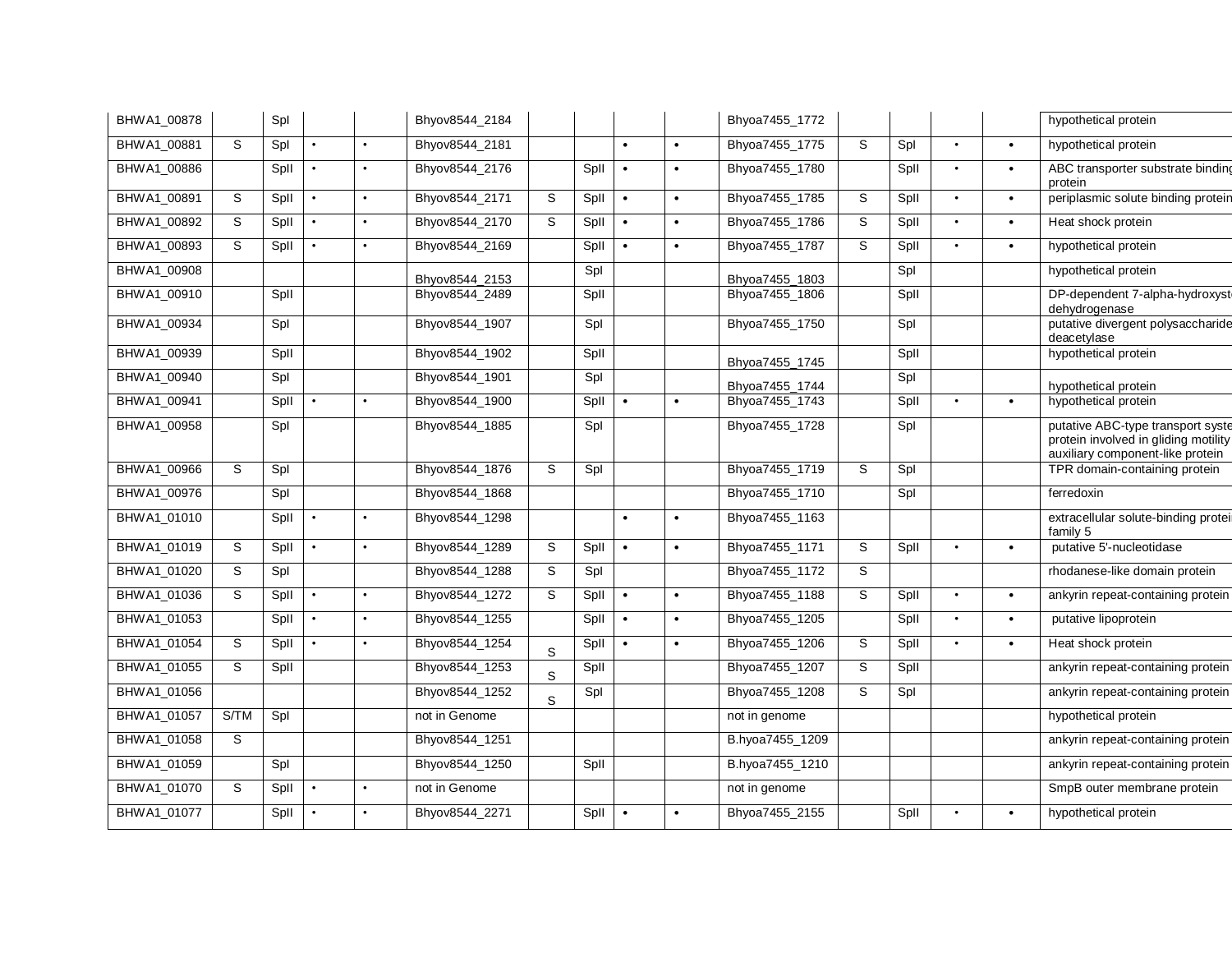| BHWA1_01099<br>BHWA1_01111<br>BHWA1_01114<br>BHWA1_01115<br>BHWA1_01117<br>BHWA1_01118<br>BHWA1 01120 |   |      |                  |                  | Bhyov8544_2275 |   | Spl  |                  |                  | Bhyoa7455_2159 |             | Spl  |                  |                  | hypothetical protein                            |
|-------------------------------------------------------------------------------------------------------|---|------|------------------|------------------|----------------|---|------|------------------|------------------|----------------|-------------|------|------------------|------------------|-------------------------------------------------|
|                                                                                                       | S | Spl  |                  |                  | not in Genome  |   |      |                  |                  | Bhyoa7455_2235 | S           | Spl  |                  |                  | hypothetical protein                            |
|                                                                                                       |   | Spl  |                  |                  | Bhyov8544 2417 |   | Spl  |                  |                  | Bhyoa7455 2224 |             | Spl  |                  |                  | hypothetical protein                            |
|                                                                                                       |   |      | $\bullet$        |                  | not in Genome  |   |      |                  |                  | Bhyoa7455_2221 |             |      | $\bullet$        | $\bullet$        | hypothetical protein                            |
|                                                                                                       |   |      |                  |                  | Bhyov8544_2413 |   | Spl  |                  |                  | Bhyoa7455_2220 |             | Spl  |                  |                  | hypothetical protein                            |
|                                                                                                       |   | Spll | $\bullet$        |                  | Bhyov8544_2411 |   | Spll | $\bullet$        | $\bullet$        | Bhyoa7455_2218 |             | Spll |                  | $\bullet$        | bifunctional methionine sulfoxide<br>reductase  |
|                                                                                                       |   | Spll |                  |                  | Bhyov8544_2410 |   | Spll |                  | $\bullet$        | Bhyoa7455_2217 |             | Spll |                  | $\bullet$        | bifunctional methionine sulfoxide<br>reductase  |
|                                                                                                       |   | Spl  |                  |                  | Bhyov8544 2408 |   | Spl  |                  |                  | Bhyoa7455_2215 |             | Spl  |                  |                  | hypothetical protein                            |
| BHWA1_01125                                                                                           | S | Spll | $\bullet$        |                  | Bhyov8544_2403 |   | Spll | $\bullet$        | $\bullet$        | Bhyoa7455_2210 |             | Spll |                  | $\bullet$        | ankyrin repeat-containing protein               |
| BHWA1_01126                                                                                           |   | Spll |                  |                  | Bhyov8544_2402 |   | Spll | $\bullet$        | $\bullet$        | Bhyoa7455_2209 |             | Spll | $\bullet$        | $\bullet$        | hypothetical protein                            |
| BHWA1 01127                                                                                           | S | Spll |                  |                  | Bhyov8544 2228 | S | Spll | $\bullet$        | $\bullet$        | Bhyoa7455_2111 | S           | Spll |                  | $\bullet$        | ankyrin repeat-containing protein               |
| BHWA1_01139                                                                                           |   | Spll | $\bullet$        |                  | Bhyov8544_2236 |   | Spll | $\bullet$        | $\bullet$        | Bhyoa7455_2102 |             | Spll |                  | $\bullet$        | hypothetical protein                            |
| BHWA1_01160                                                                                           | S | Spl  |                  |                  | Bhyov8544_2456 |   |      |                  |                  | Bhyoa7455_2690 | S           | Spl  |                  |                  | hypothetical protein                            |
| BHWA1 01168                                                                                           |   | Spl  |                  |                  | Bhyov8544 2448 |   | Spl  |                  |                  | Bhyoa7455_2331 |             | Spll |                  |                  | hypothetical protein                            |
| BHWA1_01179                                                                                           | S | Spll |                  |                  | Bhyov8544_2437 |   | Spll | $\bullet$        | $\bullet$        | Bhyoa7455_2320 |             | Spll |                  | $\bullet$        | extracellular solute-binding protei<br>family 3 |
| BHWA1 01185                                                                                           | S | Spl  |                  |                  | Bhyov8544_2716 | S | Spl  |                  |                  | Bhyoa7455_2314 |             |      |                  |                  | hypothetical protein                            |
| BHWA1_01188                                                                                           |   | Spl  |                  |                  | Bhyov8544_2376 |   | Spl  |                  |                  | Bhyoa7455_2496 |             | Spl  |                  |                  | hypothetical protein                            |
| BHWA1_01194                                                                                           |   |      |                  |                  | Bhyov8544_2382 | S | Spl  |                  |                  | Bhyoa7455_2502 | S           | Spl  |                  |                  | hypothetical protein                            |
| BHWA1_01195                                                                                           |   | Spl  |                  |                  | Bhyov8544_2383 |   |      |                  |                  | Bhyoa7455_2503 |             |      |                  |                  | hypothetical protein                            |
| BHWA1_01196                                                                                           |   |      |                  |                  | Bhyov8544_2384 | S | Spll | $\bullet$        | $\bullet$        | Bhyoa7455_2330 |             | Spl  |                  | $\bullet$        | hypothetical protein                            |
| BHWA1_01205                                                                                           |   | Spl  |                  |                  | Bhyov8544_2393 |   | Spl  |                  |                  | Bhyoa7455_2523 |             | Spl  |                  |                  | hypothetical protein                            |
| BHWA1 01219                                                                                           | S | Spl  |                  |                  | Bhyov8544_1072 | S | Spl  |                  |                  | Bhyoa7455_0840 | S           | Spl  |                  |                  | TPR domain-containing protein                   |
| BHWA1_01225                                                                                           |   | Spll |                  |                  | Bhyov8544_1066 |   | Spll |                  |                  | Bhyoa7455_0834 |             |      |                  |                  | hypothetical protein                            |
| BHWA1_01226                                                                                           | S | Spl  |                  |                  | Bhyov8544_1065 |   | Spl  |                  |                  | Bhyoa7455_0833 | S           | Spl  |                  |                  | hypothetical protein                            |
| BHWA1_01227                                                                                           |   |      | $\bullet$        | $\bullet$        | Bhyov8544_1063 |   |      | $\bullet$        | $\bullet$        | Bhyoa7455_0831 |             |      | $\bullet$        | $\bullet$        | hypothetical protein                            |
| BHWA1_01234                                                                                           | S | Spl  |                  |                  | Bhyov8544_1056 | S |      |                  |                  | Bhyoa7455_0824 | $\mathsf S$ | Spl  |                  |                  | hypothetical protein                            |
| BHWA1_01241                                                                                           | S |      |                  |                  | Bhyov8544_1049 | S |      |                  |                  | Bhyoa7455_0817 | S           |      |                  |                  | hypothetical protein                            |
| BHWA1 01244                                                                                           | S | Spl  |                  |                  | Bhyov8544_1046 | S | Spl  |                  |                  | Bhyoa7455_0814 | S           | Spl  |                  |                  | flagellar filament outer layer prote<br>FlaA    |
| BHWA1_01250                                                                                           | S | Spl  | $\bullet\bullet$ | $\bullet\bullet$ | Bhyov8544_1040 | S | Spl  | $\bullet\bullet$ | $\bullet\bullet$ | Bhyoa7455_0808 | S           | Spl  | $\bullet\bullet$ | $\bullet\bullet$ | hypothetical protein                            |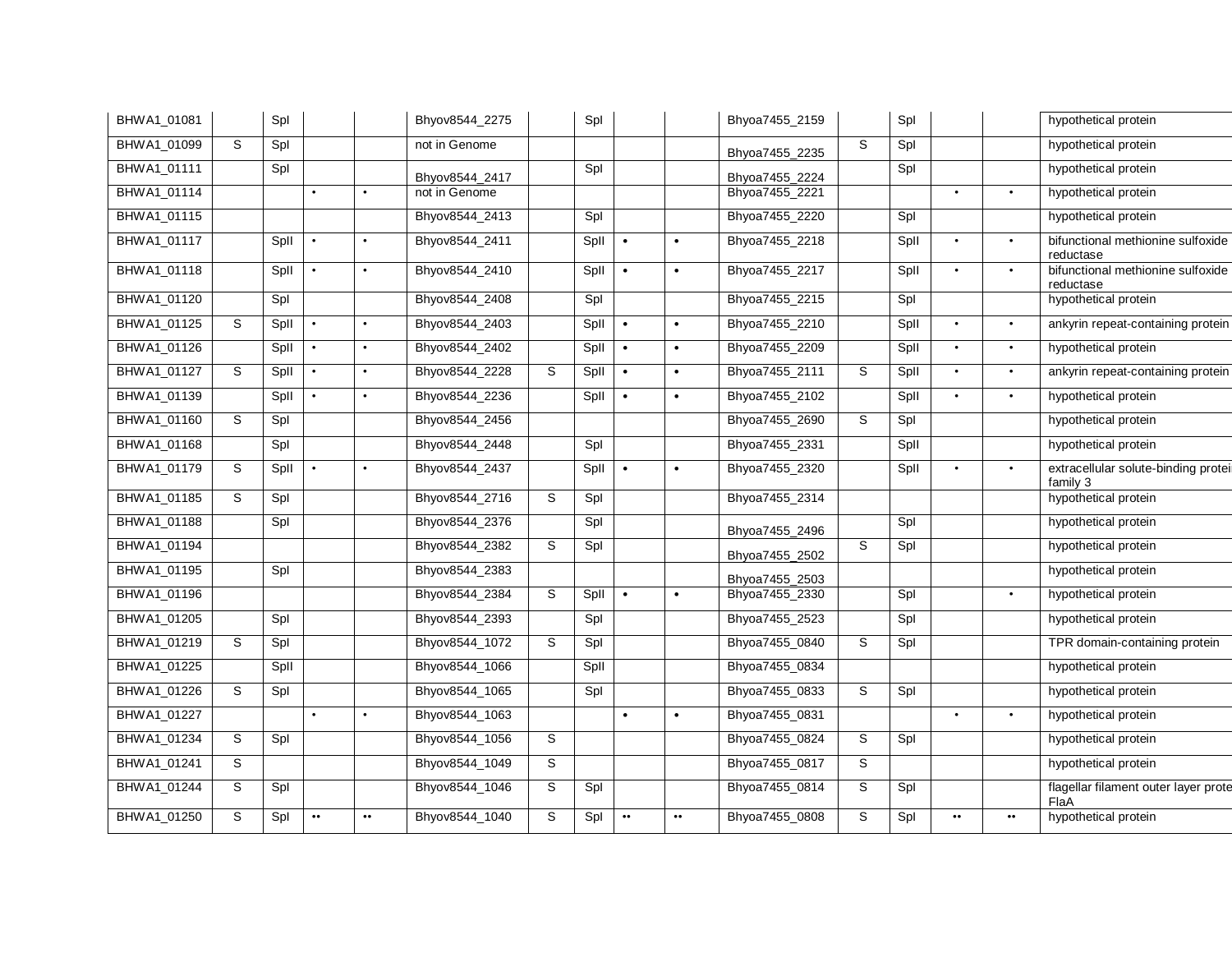| BHWA1 01251 | S |      |           |           | Bhyov8544_1039 |   | Spll | $\bullet$ |           | Bhyoa7455_0807 | S | Spll |           |           | hypothetical protein                             |
|-------------|---|------|-----------|-----------|----------------|---|------|-----------|-----------|----------------|---|------|-----------|-----------|--------------------------------------------------|
| BHWA1_01259 |   | Spl  |           |           | Bhyov8544_1031 |   |      |           |           | Bhyoa7455_0799 |   | Spl  |           |           | ankyrin repeat-containing protein                |
| BHWA1_01266 | S | Spll |           |           | Bhyov8544_1025 | S | Spll | $\bullet$ | $\bullet$ | Bhyoa7455_0793 | S | Spll | $\bullet$ | $\bullet$ | hypothetical protein                             |
| BHWA1_01267 |   |      | $\bullet$ |           | Bhyov8544 1024 |   | Spll | $\bullet$ | $\bullet$ | Bhyoa7455_0792 |   | Spli | $\bullet$ |           | alkaline phosphatase III                         |
| BHWA1_01277 |   | Spl  |           |           | Bhyov8544_1014 |   | Spl  |           |           | Bhyoa7455_0783 |   | Spl  |           |           | hypothetical protein                             |
| BHWA1_01278 |   | Spl  |           |           | Bhyov8544_1013 |   | Spl  |           |           | Bhyoa7455_0781 |   | Spl  |           |           | hypothetical protein                             |
| BHWA1_01279 |   | Spl  |           |           | Bhyov8544_1012 |   | Spl  |           |           | Bhyoa7455_0780 |   | Spl  |           |           | hypothetical protein                             |
| BHWA1_01280 | S |      | $\bullet$ |           | Bhyov8544_1011 | S | Spll | $\bullet$ | $\bullet$ | Bhyoa7455_0779 | S | Spll | $\bullet$ |           | hypothetical protein                             |
| BHWA1_01290 | S | Spl  |           |           | Bhyov8544_1000 | S | Spl  |           |           | Bhyoa7455_0769 | S | Spl  |           |           | hypothetical protein                             |
| BHWA1_01291 |   | Spl  |           |           | Bhyov8544_0999 |   | Spl  |           |           | Bhyoa7455 0768 |   | Spl  |           |           | TPR domain-containing protein                    |
| BHWA1_01296 |   | Spll |           |           | Bhyov8544_0993 |   | Spll | $\bullet$ | $\bullet$ | Bhyoa7455_0762 |   | Spll | $\bullet$ |           | hypothetical protein                             |
| BHWA1_01301 | S | Spl  |           |           | Bhyov8544 0988 | S | Spll |           |           | Bhyoa7455_0757 | S | Spl  |           |           | hypothetical protein                             |
| BHWA1_01306 | S |      | $\bullet$ |           | Bhyov8544_0983 | S |      | $\bullet$ | $\bullet$ | Bhyoa7455_0752 | S |      |           | $\bullet$ | hypothetical protein                             |
| BHWA1_01327 |   |      |           |           | Bhyov8544_1754 |   | Spl  |           |           | Bhyoa7455_0735 |   | Spl  |           |           | hypothetical protein                             |
| BHWA1_01341 | S | Spl  |           |           | Bhyov8544_1768 | S | Spl  |           |           | Bhyoa7455 0722 | S | Spl  |           |           | hypothetical protein                             |
| BHWA1_01350 |   | Spl  |           |           | Bhyov8544_1777 |   | Spl  |           |           | Bhyoa7455_0713 |   | Spl  |           |           | putative methyl-accepting chemot<br>protein A    |
| BHWA1_01359 |   | Spl  |           |           | Bhyov8544_1786 |   | Spl  |           |           | Bhyoa7455_0704 |   | Spl  |           |           | hypothetical protein                             |
| BHWA1_01372 | S | Spl  |           |           | Bhyov8544_1799 | S | Spl  |           |           | Bhyoa7455_0691 | S | Spl  |           |           | outer membrane protein                           |
| BHWA1 01373 |   |      |           |           | Bhyov8544_1800 |   | Spl  |           |           | Bhyoa7455_0690 |   |      |           |           | outer membrane chaperone Skp<br>(OmpH)           |
| BHWA1_01406 |   | Spl  |           |           | Bhyov8544_2590 |   | Spl  |           |           | Bhyoa7455_2565 |   | Spl  |           |           | hypothetical protein                             |
| BHWA1_01424 |   |      |           |           | Bhyov8544_2042 |   | Spl  |           |           | Bhyoa7455_1891 |   | Spl  |           |           | N-acetylmuramoyl-L-alanine<br>amidase            |
| BHWA1_01425 |   | Spl  |           |           | Bhyov8544_2043 |   | Spl  |           |           | Bhyoa7455_1892 |   |      |           |           | ankyrin repeat-containing protein                |
| BHWA1 01426 |   |      |           |           | Bhyov8544 2044 |   | Spll | $\bullet$ | $\bullet$ | Bhyoa7455 1893 |   | Spll | $\bullet$ | $\bullet$ | extracellular solute binding proteil<br>family 5 |
| BHWA1_01433 |   | Spl  |           |           | Bhyov8544_2051 |   | Spl  |           |           | Bhyoa7455_1900 |   | Spl  |           |           | permease                                         |
| BHWA1 01438 | S |      |           |           | Bhyov8544_2055 | S |      |           |           | Bhyoa7455_1904 | S |      |           |           | putative acriflavin resistance prote             |
| BHWA1_01441 | S |      |           |           | Bhyov8544_2058 | S | Spl  |           |           | Bhyoa7455_1907 |   | Spl  |           |           | hypothetical protein                             |
| BHWA1_01447 | S | Spll | $\bullet$ | $\bullet$ | Bhyov8544_2064 | S | Spll | $\bullet$ | $\bullet$ | Bhyoa7455_1913 | S | Spll | $\bullet$ | $\bullet$ | hypothetical protein                             |
| BHWA1 01453 | S | Spll |           | $\bullet$ | Bhyov8544 2070 | S | Spll | $\bullet$ | $\bullet$ | Bhyoa7455 1919 | S | Spll | $\bullet$ | $\bullet$ | putative leucine aminopeptidase                  |
| BHWA1_01472 |   | Spll | $\bullet$ |           | Bhyov8544_2504 |   | Spll | $\bullet$ | $\bullet$ | Bhyoa7455_2439 |   | Spll | $\bullet$ | $\bullet$ | hypothetical protein                             |
|             |   |      |           |           |                |   |      |           |           |                |   |      |           |           |                                                  |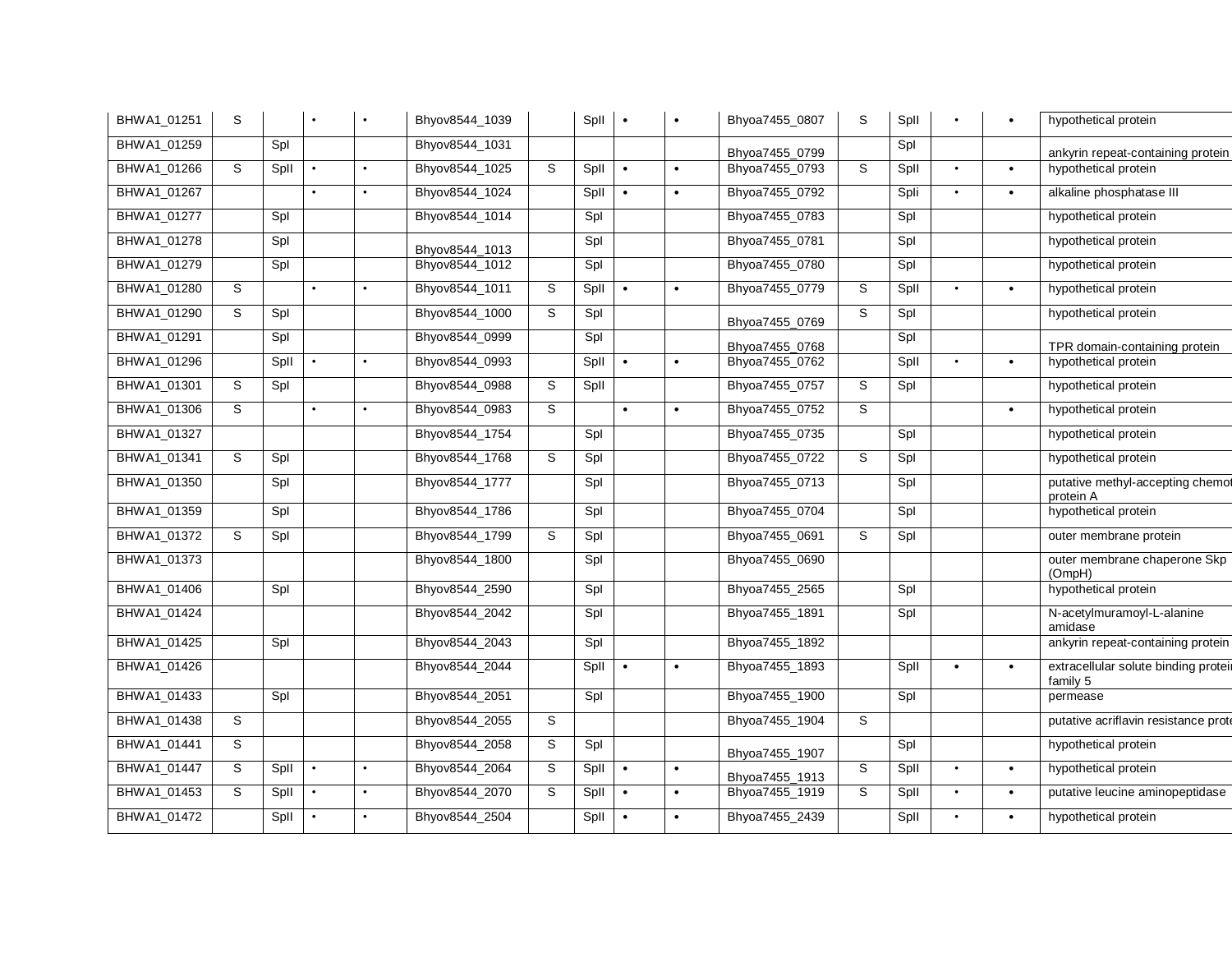| BHWA1_01473 | S | Spll |           |           | Bhyov8544_2503 | S            | Spll | $\bullet$ |           | Bhyoa7455_2440 | S | Spll |           |           | hypothetical protein                                     |
|-------------|---|------|-----------|-----------|----------------|--------------|------|-----------|-----------|----------------|---|------|-----------|-----------|----------------------------------------------------------|
| BHWA1_01477 |   |      |           |           | Bhyov8544_2499 |              | Spl  |           |           | Bhyoa7455_2444 |   |      |           |           | serine endoprotease                                      |
| BHWA1_01479 | S | Spll |           |           | Bhyov8544_2497 | S            | Spli | $\bullet$ | $\bullet$ | Bhyoa7455_2446 | S | Spll |           | $\bullet$ | hypothetical protein                                     |
| BHWA1_01480 |   | Spll | $\bullet$ | $\bullet$ | Bhyov8544_2496 |              | Spll | $\bullet$ | $\bullet$ | Bhyoa7455_2447 |   | Spll |           | $\bullet$ | hypothetical protein                                     |
| BHWA1_01486 | S | Spll |           | $\bullet$ | Bhyov8544_2073 | S            | Spll | $\bullet$ | $\bullet$ | Bhyoa7455_2342 | S | Spll | $\bullet$ | $\bullet$ | hypothetical protein                                     |
| BHWA1_01489 | S | Spl  |           |           | Bhyov8544_2076 | S            | Spl  |           |           | Bhyoa7455_2345 | S |      |           |           | SCP-like extracellular protein                           |
| BHWA1_01499 | S | Spl  |           |           | Bhyov8544_2085 | S.           | Spl  |           |           | Bhyoa7455_2354 | S | Spl  |           |           | hypothetical protein                                     |
| BHWA1_01504 |   | Spl  |           |           | Bhyov8544_2091 |              | Spl  |           |           | Bhyoa7455_2360 |   | Spl  |           |           | hypothetical protein                                     |
| BHWA1_01505 |   | Spl  |           |           | Bhyov8544_2092 |              | Spl  |           |           | Bhyoa7455_2673 |   | Spl  |           |           | hypothetical protein                                     |
| BHWA1_01516 | S | Spl  |           |           | Bhyov8544_2105 | S            | Spl  |           |           | Bhyoa7455_2420 | S |      |           |           | hypothetical protein                                     |
| BHWA1_01521 |   | Spll | $\bullet$ | $\bullet$ | Bhyov8544_2348 |              | Spll | $\bullet$ | $\bullet$ | Bhyoa7455_2380 |   | Spll | $\bullet$ | $\bullet$ | hypothetical protein                                     |
| BHWA1_01522 |   | Spll | $\bullet$ |           | Bhyov8544_2347 |              | Spll | $\bullet$ | $\bullet$ | Bhyoa7455_2381 |   | Spll |           | $\bullet$ | extracellular solute-binding proteil<br>family 5         |
| BHWA1_01523 | S | Spll | $\bullet$ | $\bullet$ | Bhyov8544_2346 |              | Spll | $\bullet$ | $\bullet$ | Bhyoa7455_2382 | S | Spll |           | $\bullet$ | extracellular solute-binding protei<br>family 5          |
| BHWA1_01524 | S | Spll | $\bullet$ | $\bullet$ | Bhyov8544_2345 | S            | Spll | $\bullet$ | $\bullet$ | Bhyoa7455_2383 | S |      | $\bullet$ | $\bullet$ | extracellular solute-binding proteil<br>family 5         |
| BHWA1_01539 |   | Spl  |           |           | Bhyov8544_2330 |              | Spl  |           |           | Bhyoa7455_2398 |   | Spl  |           |           | putative inner membrane protein                          |
| BHWA1_01549 | S | Spll |           |           | Bhyov8544_2694 | <sub>S</sub> |      |           |           | Bhyoa7455_2666 | S |      |           |           | basic membrane lipoprotein                               |
| BHWA1_01560 |   | Spl  |           |           | Bhyov8544_1931 |              | Spl  |           |           | Bhyoa7455_2185 |   |      |           |           | hypothetical protein                                     |
| BHWA1_01562 |   |      |           |           | Bhyov8544_1933 |              | Spl  |           |           | Bhyoa7455_2187 |   | Spl  |           |           | hypothetical protein                                     |
| BHWA1_01563 |   |      |           |           | Bhyov8544_1934 |              |      |           |           | Bhyoa7455_2188 |   | Spl  |           |           | hypothetical protein                                     |
| BHWA1_01567 |   | Spll | $\bullet$ | $\bullet$ | Bhyov8544_1938 |              | Spll | $\bullet$ | $\bullet$ | Bhyoa7455_2192 |   | Spll | $\bullet$ | $\bullet$ | extracellular solute-binding protei<br>family 3          |
| BHWA1_01573 | S | Spll | $\bullet$ | $\bullet$ | Bhyov8544_1944 | S            | Spl  | $\bullet$ | $\bullet$ | Bhyoa7455_2198 | S | Spll | $\bullet$ | $\bullet$ | hypothetical protein                                     |
| BHWA1_01574 |   |      | $\bullet$ |           | Bhyov8544_1945 |              |      | $\bullet$ | $\bullet$ | Bhyoa7455_2199 | S |      | $\bullet$ | $\bullet$ | hypothetical protein                                     |
| BHWA1_01579 |   |      |           |           | Bhyov8544_1951 |              | Spl  |           |           | Bhyoa7455 2204 |   | Spl  |           |           | putative penicillin binding protein                      |
| BHWA1_01582 |   | Spl  |           |           | Bhyov8544_1954 |              | Spl  |           |           | Bhyoa7455_2207 |   | Spl  |           |           | hypothetical protein                                     |
| BHWA1_01600 | S | Spl  |           |           | Bhyov8544_1973 |              |      |           |           | Bhyoa7455_2361 |   |      |           |           | variable surface protein - VspE                          |
| BHWA1_01601 |   | Spl  |           |           | Bhyov8544_2680 | S            | Spl  |           |           | Bhyoa7455_2651 |   | Spl  |           |           | variable surface protein - VspF                          |
| BHWA1_01607 |   | Spll | $\bullet$ | $\bullet$ | Bhyov8544_1086 |              | Spll | $\bullet$ | $\bullet$ | Bhyoa7455_1968 |   | Spll | $\bullet$ | $\bullet$ | hypothetical protein                                     |
| BHWA1_01620 | S | Spll | $\bullet$ | $\bullet$ | Bhyov8544_1100 | S            | Spll | $\bullet$ | $\bullet$ | Bhyoa7455_1982 | S | Spll | $\bullet$ | $\bullet$ | hypothetical protein                                     |
| BHWA1 01623 |   |      | $\bullet$ |           | Bhyov8544_1103 |              | Spli | $\bullet$ | $\bullet$ | Bhyoa7455_1985 |   | Spll | $\bullet$ | $\bullet$ | molybdenum ABC transporter,<br>molybdate-binding protein |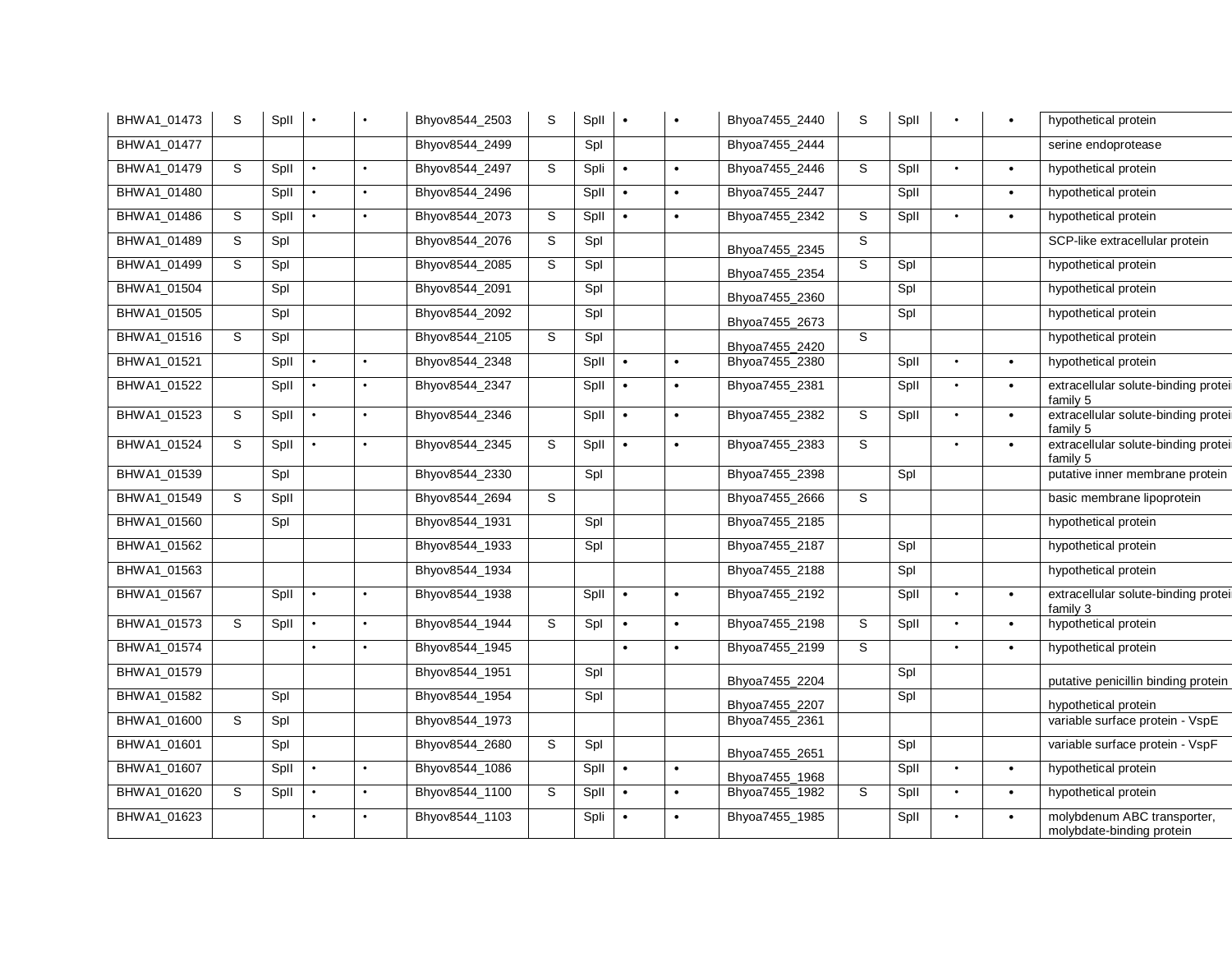| BHWA1_01636 |   | Spll |                  |                  | Bhyov8544_1116 |   | Spli | $\bullet$        | $\bullet$        | Bhyoa7455_1294  |   | Spll |                  | $\bullet$        | hypothetical protein                                 |
|-------------|---|------|------------------|------------------|----------------|---|------|------------------|------------------|-----------------|---|------|------------------|------------------|------------------------------------------------------|
| BHWA1 01646 | S | Spl  |                  |                  | Bhyov8544 1127 | S | Spl  |                  |                  | Bhyoa7455_1305  | S | Spl  |                  |                  | putative periplasmic protein                         |
| BHWA1 01647 | S | Spl  |                  |                  | Bhyov8544_1128 | S | Spl  |                  |                  | Bhyoa7455_1306  | S | Spl  |                  |                  | putative periplasmic protein                         |
| BHWA1_01654 |   |      |                  |                  | Bhyov8544 1135 | S | Spl  |                  |                  | Bhyoa7455_1313  | S | Spl  |                  |                  | hypothetical protein                                 |
| BHWA1_01655 |   | Spl  |                  |                  | not in Genome  |   |      |                  |                  | not in genome   |   |      |                  |                  | hypothetical protein                                 |
| BHWA1_01666 |   | Spll |                  | $\bullet$        | Bhyov8544_1146 |   | Spll | $\bullet$        | $\bullet$        | Bhyoa7455_1324" |   | Spll | $\bullet$        | $\bullet$        | hypothetical protein                                 |
| BHWA1_01672 |   |      |                  |                  | Bhyov8544_1152 |   | Spl  |                  |                  | Bhyoa7455_1330  |   | Spl  |                  |                  | putative electron transport comple                   |
| BHWA1_01681 |   | Spl  |                  |                  | Bhyov8544_2372 |   |      |                  |                  | Bhyoa7455_1339  |   |      |                  |                  | glyceraldehyde-3-phosphate<br>dehydrogenase          |
| BHWA1_01699 |   |      | $\bullet\bullet$ | $\bullet\bullet$ | Bhyov8544_0592 |   |      |                  | $\bullet$        | Bhyoa7455_1358  |   |      | $\bullet\bullet$ | $\bullet\bullet$ | hypothetical protein                                 |
| BHWA1_01702 |   |      | $\bullet\bullet$ | $\bullet\bullet$ | Bhyov8544_2659 |   |      | $\bullet\bullet$ | $\bullet\bullet$ | Bhyoa7455_1427  |   |      | $\bullet\bullet$ | $\bullet\bullet$ | hypothetical hypothetical protein                    |
| BHWA1_01713 |   | Spl  |                  |                  | Bhyov8544_1738 |   | Spl  |                  |                  | Bhyoa7455_1437  |   | Spl  |                  |                  | hypothetical protein                                 |
| BHWA1_01719 |   | Spll | $\bullet$        | $\bullet$        | Bhyov8544_1732 |   | Spll | $\bullet$        | $\bullet$        | Bhyoa7455_1443  |   | Spll | $\bullet$        | $\bullet$        | hypothetical protein                                 |
| BHWA1_01736 |   | Spll |                  | $\bullet$        | Bhyov8544_1714 | S | Spll | $\bullet$        | $\bullet$        | Bhyoa7455_1462  | S | Spll | $\bullet$        | $\bullet$        | hypothetical protein                                 |
| BHWA1_01745 |   | Spll | $\bullet$        | $\bullet$        | Bhyov8544_1705 | S | Spll | $\bullet$        | $\bullet$        | Bhyoa7455_1470  | S | Spll | $\bullet$        | $\bullet$        | hypothetical protein                                 |
| BHWA1_01750 |   | Spl  |                  |                  | Bhyov8544_1700 |   | Spl  |                  |                  | Bhyoa7455_1475  |   | Spl  |                  |                  | L-lactate dehydrogenase                              |
| BHWA1_01751 | S | Spll | $\bullet$        | $\bullet$        | Bhyov8544_1699 | S | Spll | $\bullet$        | $\bullet$        | Bhyoa7455_1476  | S | Spll | $\bullet$        | $\bullet$        | BlpG, outer membrane lipoproteir                     |
| BHWA1_01753 |   | Spll | $\bullet$        | $\bullet$        | Bhyov8544_1697 |   | Spll | $\bullet$        | $\bullet$        | Bhyoa7455_1478  |   | Spll | $\bullet$        | $\bullet$        | BlpE, outer membrane lipoprotein                     |
| BHWA1_01754 | S | Spll | $\bullet$        | $\bullet$        | Bhyov8544_1696 | S | Spll | $\bullet$        | $\bullet$        | Bhyoa7455_1479  | S | Spll | $\bullet$        | $\bullet$        | BmpB, outer membrane lipoprote                       |
| BHWA1_01763 |   | Spl  |                  |                  | Bhyov8544_1687 |   |      |                  |                  | Bhyoa7455_1488  |   |      |                  |                  | NfeD, Membrane-bound serine<br>protease (ClpP class) |
| BHWA1_01766 |   | Spl  |                  |                  | Bhyov8544_1684 |   | Spl  |                  |                  | Bhyoa7455_1491  |   | Spl  |                  |                  | hypothetical protein                                 |
| BHWA1_01770 |   | Spl  |                  |                  | Bhyov8544_1680 |   | Spl  |                  |                  | Bhyoa7455_1495  |   | Spl  |                  |                  | putative phosphotransferase syst<br>enzyme IIBC      |
| BHWA1_01786 | S | Spl  |                  |                  | Bhyov8544 2011 | S | Spl  |                  |                  | Bhyoa7455_1694  | S | Spl  |                  |                  | hypothetical protein                                 |
| BHWA1_01787 | S | Spll |                  | $\bullet$        | Bhyov8544_2010 | S | Spll | $\bullet$        | $\bullet$        | Bhyoa7455_1693  | S | Spll | $\bullet$        | $\bullet$        | OmpA family protein                                  |
| BHWA1_01788 | S | Spll | $\bullet$        | $\bullet$        | Bhyov8544_2009 | S | Spli | $\bullet$        | $\bullet$        | Bhyoa7455_1692  | S | Spll | $\bullet$        | $\bullet$        | outer membrane protein                               |
| BHWA1_01792 |   | Spll | $\bullet$        | $\bullet$        | Bhyov8544_2005 |   | Spll | $\bullet$        | $\bullet$        | Bhyoa7455_1689  |   | Spll | $\bullet$        | $\bullet$        | arylsulfate sulfotransferase                         |
| BHWA1_01796 | S | Spll | $\bullet$        | $\bullet$        | Bhyov8544_2002 | S | Spll | $\bullet$        | $\bullet$        | Bhyoa7455_1686  |   | Spll | $\bullet$        | $\bullet$        | hypothetical protein                                 |
| BHWA1_01798 |   | Spll |                  |                  | Bhyov8544_2000 |   | Spl  |                  |                  | Bhyoa7455_1684  |   | Spl  |                  |                  | TPR domain-containing protein                        |
| BHWA1_01829 |   | Spl  |                  |                  | Bhyov8544_2513 |   | Spl  |                  |                  | Bhyoa7455_1660  |   | Spl  |                  |                  | hypothetical protein                                 |
| BHWA1_01832 |   |      |                  |                  | Bhyov8544_2516 |   |      |                  |                  | Bhyoa7455_1657  |   | Spl  |                  |                  | hypothetical protein                                 |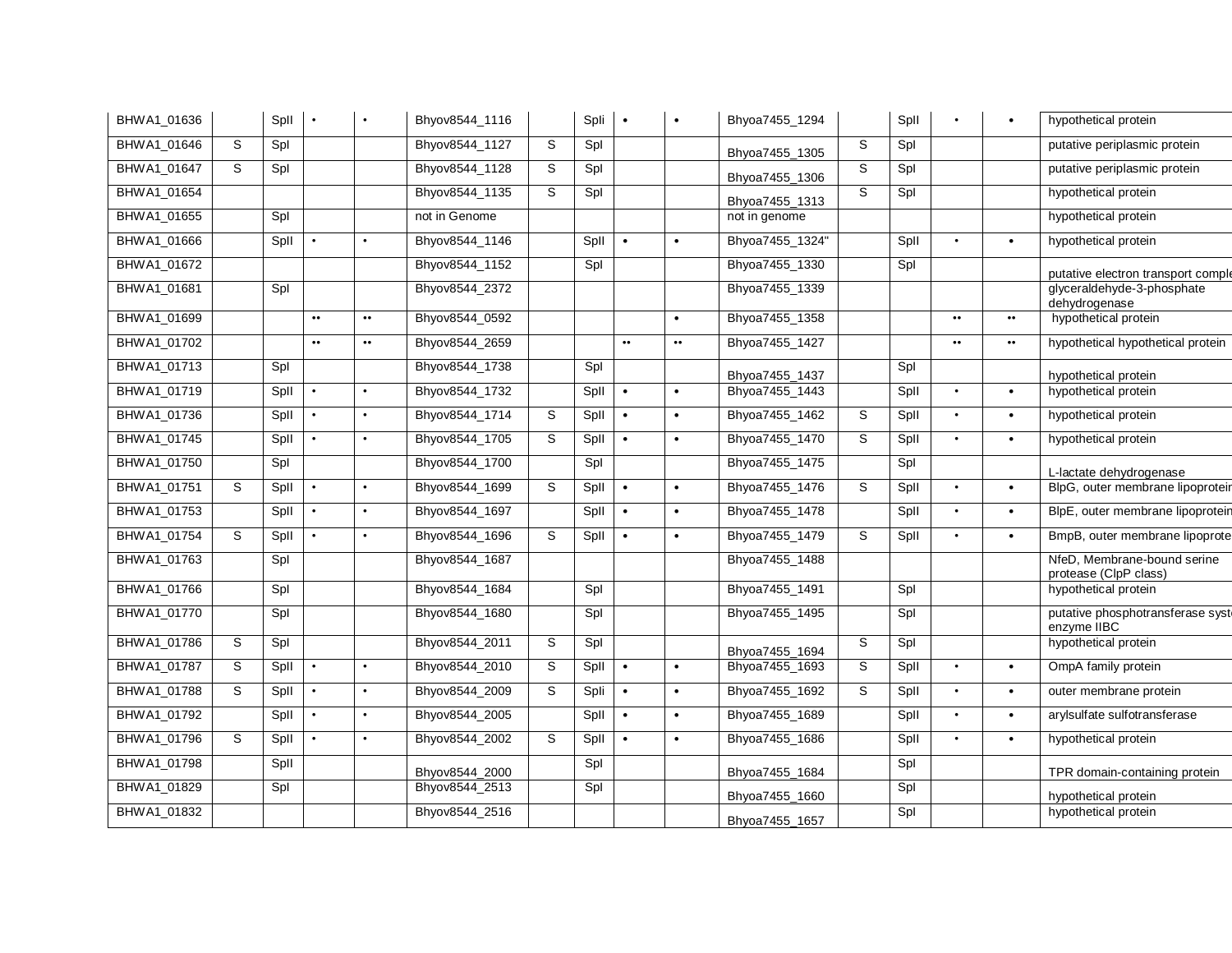| BHWA1_01855 |   |      |                   | $\bullet$          | Bhyov8544_2621 |   |              |                  | $\bullet$        | Bhyoa7455_2534 |   |      |                  |                  | Hol [Serpulina phage VSH-1]                     |
|-------------|---|------|-------------------|--------------------|----------------|---|--------------|------------------|------------------|----------------|---|------|------------------|------------------|-------------------------------------------------|
| BHWA1 01857 |   | Spl  |                   |                    | Bhyov8544_2619 |   | Spl          |                  |                  | Bhyoa7455_2532 |   | Spl  |                  |                  | methyl-accepting chemotaxis prot<br>McpB        |
| BHWA1_01859 |   | Spll | $\bullet\bullet$  | $\bullet\,\bullet$ | Bhyov8544_0554 |   | Spll         | $\bullet\bullet$ | $\bullet\bullet$ | Bhyoa7455_2596 |   | Spll | $\bullet\bullet$ | $\bullet\bullet$ | hypothetical protein                            |
| BHWA1_01868 |   | Spl  |                   |                    | Bhyov8544_0561 |   |              |                  |                  | Bhyoa7455_1501 |   | Spl  |                  |                  | hypothetical protein                            |
| BHWA1_01869 |   |      |                   |                    | Bhyov8544 0561 |   | Spl          |                  |                  | Bhyoa7455_1502 |   |      |                  |                  | acyl-CoA synthetase                             |
| BHWA1_01876 |   | Spl  |                   |                    | Bhyov8544 0569 |   | Spl          |                  |                  | Bhyoa7455_1509 |   | Spl  |                  |                  | carboxyl-terminal protease                      |
| BHWA1_01879 | S | Spl  |                   |                    | Bhyov8544_0572 | S | Spl          |                  |                  | not in genome  |   |      |                  |                  | hypothetical protein                            |
| BHWA1_01880 | S | Spl  |                   |                    | Bhyov8544_0573 | S | Spl          |                  |                  | Bhyoa7455_1512 | S | Spl  |                  |                  | hypothetical protein                            |
| BHWA1_01881 |   | Spl  |                   |                    | Bhyov8544_0574 | S | Spll         |                  |                  | Bhyoa7455_1513 | S | Spl  |                  |                  | hypothetical protein                            |
| BHWA1_01889 |   | Spll | $\bullet$         | $\bullet$          | Bhyov8544_0583 |   | Spll         | $\bullet$        | $\bullet$        | Bhyoa7455_1521 |   | Spll | $\bullet$        | $\bullet$        | hypothetical protein                            |
| BHWA1_01895 |   | Spl  |                   |                    | Bhyov8544_0589 |   | Spl          |                  |                  | Bhyoa7455_1527 |   | Spl  |                  |                  | ankyrin repeat-containing protein               |
| BHWA1_01899 |   | Spll | $\bullet$         | $\bullet$          | Bhyov8544_0594 |   | Spll         | $\bullet$        | $\bullet$        | Bhyoa7455_1532 |   | Spll | $\bullet$        | $\bullet$        | hypothetical protein                            |
| BHWA1_01903 | S | Spll |                   | $\bullet$          | Bhyov8544_0598 | S | Spli         | $\bullet$        | $\bullet$        | Bhyoa7455_1536 |   | Spll | $\bullet$        | $\bullet$        | amino acid-binding protein                      |
| BHWA1_01904 |   | Spll | $\bullet$         | $\bullet$          | Bhyov8544_0599 | S | Spli         | $\bullet$        | $\bullet$        | Bhyoa7455_1537 |   | Spll | $\bullet$        | $\bullet$        | amino acid-binding protein                      |
| BHWA1_01920 |   |      |                   | $\bullet$          | Bhyov8544_0615 |   |              |                  | $\bullet$        | Bhyoa7455_1553 |   |      | $\bullet$        | $\bullet$        | Nat-dependent transporter of the<br>familiy     |
| BHWA1_01927 |   | Spll |                   | $\bullet$          | Bhyov8544_0622 |   | Spll         | $\bullet$        | $\bullet$        | Bhyoa7455_1560 |   | Spll | $\bullet$        | $\bullet$        | hypothetical protein                            |
| BHWA1 01933 |   | Spll |                   |                    | Bhyov8544_0627 |   | Spll         |                  |                  | Bhyoa7455_1565 |   | Spll |                  |                  | hypothetical protein                            |
| BHWA1_01943 |   |      | $\bullet \bullet$ | $\bullet\bullet$   | Bhyov8544_0638 |   |              | $\bullet\bullet$ | $\bullet\bullet$ | Bhyoa7455_1827 |   |      | $\bullet\bullet$ | $\bullet\bullet$ | 2-ketoisovalerate ferredoxin reduc              |
| BHWA1_01948 | S | Spl  |                   |                    | Bhyov8544_0643 | S | Spl          |                  |                  | Bhyoa7455_1832 | S | Spl  |                  |                  | hypothetical protein                            |
| BHWA1_01985 |   |      |                   |                    | Bhyov8544_0680 |   |              |                  |                  | Bhyoa7455 1868 |   | Spll |                  |                  | hypothetical protein                            |
| BHWA1_01970 |   | Spll | $\bullet$         | $\bullet$          | Bhyov8544_0665 |   | <b>Spll</b>  | $\bullet$        | $\bullet$        | Bhyoa7455_1854 |   | Spll | $\bullet$        | $\bullet$        | hypothetical protein                            |
| BHWA1_01971 | S | Spll |                   |                    | Bhyov8544_0666 | S | $SpII \cdot$ |                  | $\bullet$        | Bhyoa7455_1855 | S | Spll |                  | $\bullet$        | hypothetical protein                            |
| BHWA1_01972 | S | Spl  |                   |                    | Bhyov8544_0667 | S |              |                  |                  | Bhyoa7455_1856 | S | Spll |                  |                  | hypothetical protein                            |
| BHWA1_01985 |   | Spll | $\bullet$         | $\bullet$          | Bhyov8544_0680 |   |              | $\bullet$        | $\bullet$        | Bhyoa7455_1868 |   |      | $\bullet$        | $\bullet$        | hypothetical protein                            |
| BHWA1 01987 |   | Spll | $\bullet$         | $\bullet$          | Bhyov8544_0684 |   |              | $\bullet$        | $\bullet$        | Bhyoa7455_1871 |   |      | $\bullet$        | $\bullet$        | hypothetical protein                            |
| BHWA1 01988 | S |      | $\bullet$         | $\bullet$          | Bhyov8544_0685 | S | Spll         | $\bullet$        | $\bullet$        | Bhyoa7455_1872 | S | Spll | $\bullet$        | $\bullet$        | hypothetical protein                            |
| BHWA1_01991 | S | Spll |                   |                    | Bhyov8544_0688 | S | Spll         |                  |                  | Bhyoa7455_2641 | S | Spll |                  |                  | hypothetical protein                            |
| BHWA1_01999 | S | Spll | $\bullet$         | $\bullet$          | Bhyov8544_0698 | S | Spll         | $\bullet$        | $\bullet$        | Bhyoa7455_2288 | S | Spll | $\bullet$        | $\bullet$        | hypothetical protein                            |
| BHWA1_02008 | S | Spll |                   |                    | Bhyov8544_0706 | S | Spll         | $\bullet$        | $\bullet$        | Bhyoa7455_2280 | S |      | $\bullet$        | $\bullet$        | extracellular solute-binding protei<br>family 3 |
|             |   |      |                   |                    |                |   |              |                  |                  |                |   |      |                  |                  |                                                 |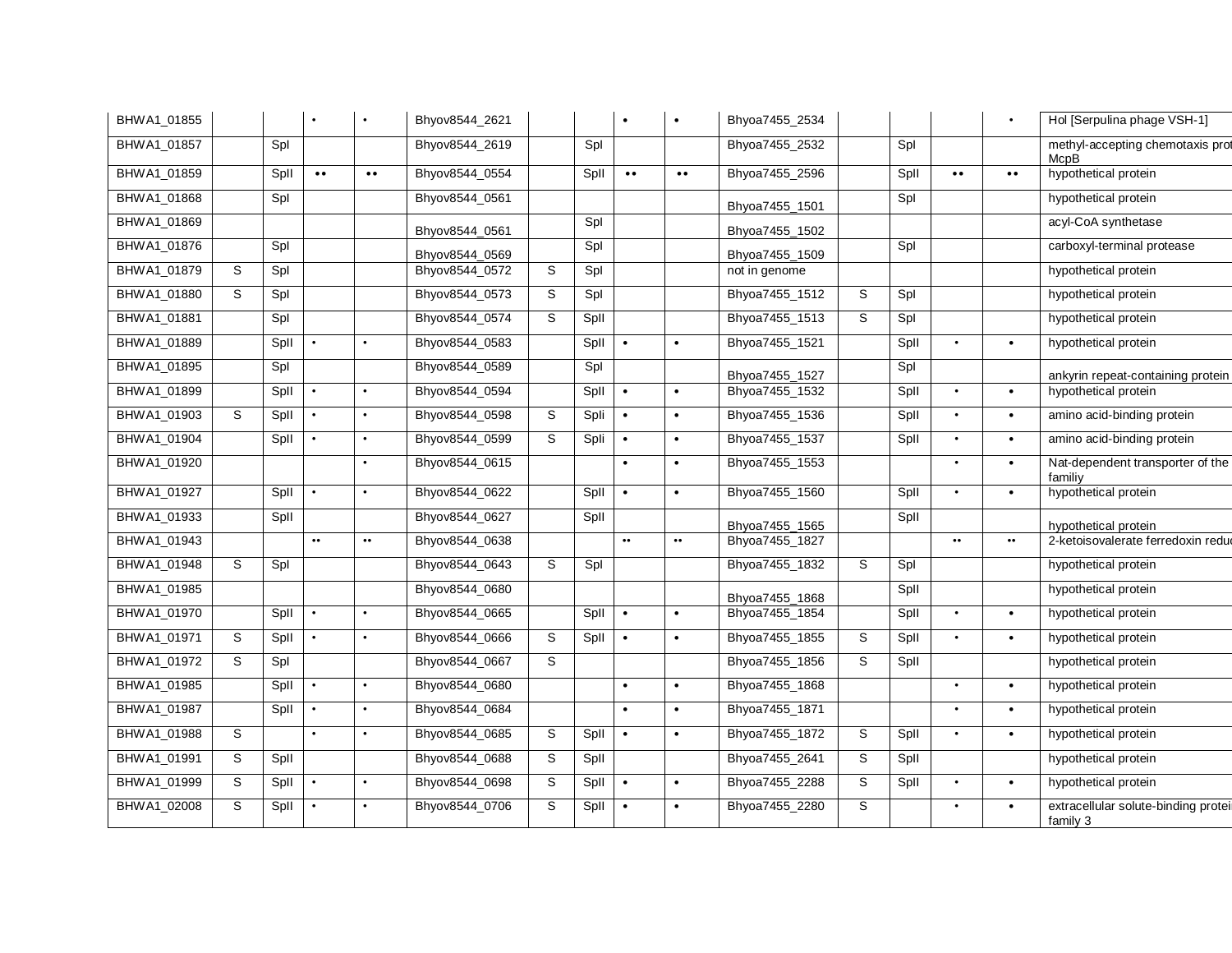| BHWA1_02012 |      | Spl  |                  |                  | Bhyov8544_0710 |             | Spl  |                  |                  | Bhyoa7455_2276  |             | Spl  |                  |           | hypothetical membrane-spanning<br>protein                       |
|-------------|------|------|------------------|------------------|----------------|-------------|------|------------------|------------------|-----------------|-------------|------|------------------|-----------|-----------------------------------------------------------------|
| BHWA1_02018 |      | Spl  |                  |                  | Bhyov8544_0716 |             | Spl  |                  |                  | Bhyoa7455_2270  |             | Spl  |                  |           | coenzyme A disulfide reductase                                  |
| BHWA1_02022 | S    | Spll | $\bullet$        | $\bullet$        | Bhyov8544_2540 | $\mathbb S$ | Spll |                  | $\bullet$        | Bhyoa7455_2266  | $\mathbb S$ | Spll | $\bullet$        | $\bullet$ | Hydrolase of the alpha/beta<br>superfamily                      |
| BHWA1_02033 | S    | Spll |                  |                  | Bhyov8544_2530 | S           | Spll |                  |                  | Bhyoa7455_2657  | s           | Spll |                  |           | ankyrin repeat-containing protein                               |
| BHWA1_02034 | S    | Spll | $\bullet$        | $\bullet$        | Bhyov8544_2529 |             |      |                  |                  | B.hyoa7455_2656 |             |      |                  |           | ankyrin repeat-containing protein                               |
| BHWA1_02035 | S    | Spll |                  | $\bullet$        | Bhyov8544_2701 |             |      |                  |                  | Bhyoa7455_2263  | S           | Spll |                  |           | putative ankyrin repeat-containing<br>protein                   |
| BHWA1_02037 |      | Spl  |                  |                  | Bhyov8544_2195 | S           | Spl  |                  |                  | Bhyoa7455_2261  | S           | Spl  |                  |           | outer membrane protein                                          |
| BHWA1_02038 |      | Spll | $\bullet$        | $\bullet$        | Bhyov8544_2196 |             | Spll | $\bullet$        | $\bullet$        | Bhyoa7455_2260  |             | Spll | $\bullet$        | $\bullet$ | membrane fusion protein                                         |
| BHWA1_02040 | S    | Spl  |                  |                  |                |             |      |                  |                  | Bhyoa7455_2258  |             |      |                  |           | hypothetical protein                                            |
| BHWA1_02041 |      | Spl  |                  |                  | Bhyov8544_2199 |             | Spl  |                  |                  | Bhyoa7455_2257  |             | Spl  |                  |           | hypothetical protein                                            |
| BHWA1_02051 |      | Spll | $\bullet$        |                  | Bhyov8544_2209 |             | Spll | $\bullet$        | $\bullet$        | Bhyoa7455_2247  |             | Spll | $\bullet$        | $\bullet$ | hypothetical protein                                            |
| BHWA1_02054 | S    |      |                  |                  | Bhyov8544_2212 | S           |      |                  |                  | Bhyoa7455_2244  | S           |      |                  |           | hypothetical protein                                            |
| BHWA1_02058 |      | Spl  |                  |                  | Bhyov8544_2216 |             |      |                  |                  | Bhyoa7455_2240  |             | Spl  |                  |           | hypothetical protein                                            |
| BHWA1_02059 |      | Spll |                  |                  | Bhyov8544_2217 | S           |      |                  | $\bullet$        | Bhyoa7455_2239  | S           | Spll | $\bullet$        | $\bullet$ | oligopeptide ABC transporter<br>periplasmic subunit             |
| BHWA1_02071 |      | Spl  |                  |                  | Bhyov8544_2636 |             | Spl  |                  |                  | Bhyoa7455_2584  |             | Spl  |                  |           | hypothetical protein                                            |
| BHWA1_02073 | S    | Spl  |                  |                  | Bhyov8544_2633 | S           | Spl  |                  |                  | Bhyoa7455 2581  | S           | Spl  |                  |           | hypothetical protein                                            |
| BHWA1_02075 |      | Spll | $\bullet\bullet$ | $\bullet\bullet$ | Bhyov8544_2631 |             | Spll | $\bullet\bullet$ | $\bullet\bullet$ | Bhyoa7455_2579  |             | Spll | $\bullet\bullet$ |           | hypothetical protein                                            |
| BHWA1_02083 | S    | Spl  |                  |                  | Bhyov8544_0865 | $\mathbb S$ | Spl  |                  |                  | Bhyoa7455_1573  | S           | Spl  |                  |           | hypothetical protein                                            |
| BHWA1_02088 | S    |      | $\bullet$        | $\bullet$        | Bhyov8544_0870 | S           | Spll | $\bullet$        | $\bullet$        | Bhyoa7455_1578  | S           | Spll | $\bullet$        | $\bullet$ | hypothetical protein                                            |
| BHWA1_02093 | S    | Spll | $\bullet$        |                  | Bhyov8544_0875 | S           | Spll | $\bullet$        | $\bullet$        | Bhyoa7455_1583  | S           | Spll | $\bullet$        | $\bullet$ | hypothetical protein                                            |
| BHWA1_02106 |      | Spll | $\bullet$        | $\bullet$        | Bhyov8544_0887 |             | Spll |                  | $\bullet$        | Bhyoa7455_1595  |             | Spll | $\bullet$        | $\bullet$ | hypothetical protein                                            |
| BHWA1_02108 |      | Spll | $\bullet$        | $\bullet$        | Bhyov8544_0889 |             | Spll | $\bullet$        | $\bullet$        | Bhyoa7455_1597  |             | Spll | $\bullet$        | $\bullet$ | N-acetylmuramoyl-L-alanine amid                                 |
| BHWA1_02111 | S    | Spll |                  |                  | Bhyov8544_0892 | S           | Spll |                  | $\bullet$        | Bhyoa7455_1600  | S           | Spll | $\bullet$        | $\bullet$ | putative peptidoglycan-associated<br>outer membrane lipoprotein |
| BHWA1 02112 | S    |      |                  |                  | Bhyov8544_0893 | S           |      |                  |                  | Bhyoa7455_1601  | S           |      |                  |           | tia invasion determinant                                        |
| BHWA1_02113 |      | Spll | $\bullet$        |                  | Bhyov8544_0894 |             | Spll | $\bullet$        | $\bullet$        | Bhyoa7455_1602  |             | Spll | $\bullet$        | $\bullet$ | hypothetical protein                                            |
| BHWA1_02114 |      | Spl  |                  |                  | Bhyov8544_0895 |             | Spl  |                  |                  | Bhyoa7455_1603  |             | Spl  |                  |           | OmpA family protein                                             |
| BHWA1_02115 |      | Spl  |                  |                  | Bhyov8544_0896 |             | Spl  |                  |                  | Bhyoa7455_1604  |             | Spl  |                  |           | hypothetical protein                                            |
| BHWA1_02116 | S/TM | Spl  |                  |                  | Bhyov8544_0897 | S/TM        | Spl  |                  |                  | Bhyoa7455_1605  | S/TM        | Spl  |                  |           | hypothetical protein                                            |
| BHWA1_02170 |      |      | $\bullet$        |                  | Bhyov8544_0952 |             | Spll |                  |                  | Bhyoa7455_2025  |             | Spll |                  |           | hypothetical protein                                            |
|             |      |      |                  |                  |                |             |      |                  |                  |                 |             |      |                  |           |                                                                 |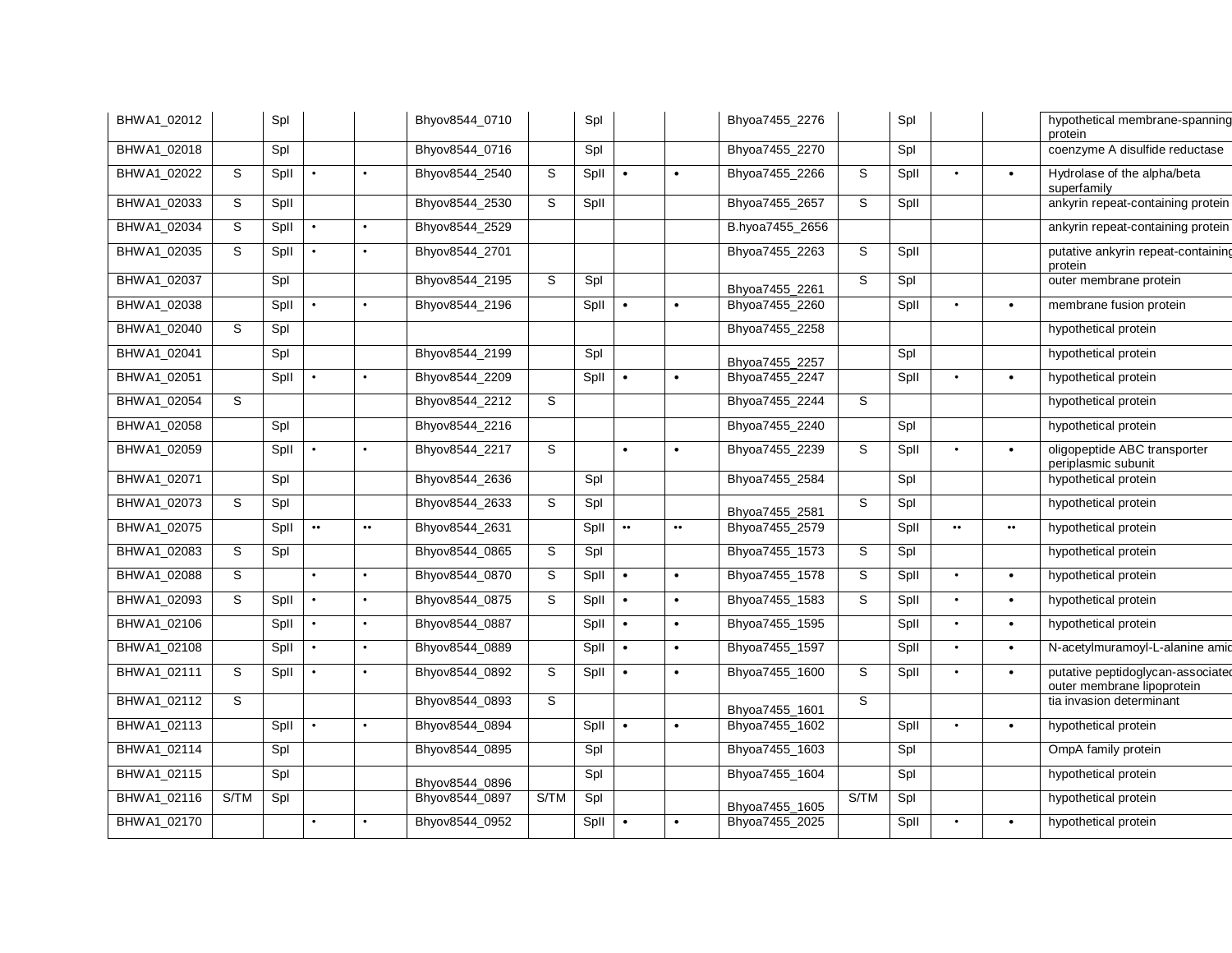| BHWA1_02173 |   |      |                  |                  | Bhyov8544_0955 |   | Spl  |                  |                  | Bhyoa7455_2022  |      | Spl  |                  |                  | hypothetical protein                                             |
|-------------|---|------|------------------|------------------|----------------|---|------|------------------|------------------|-----------------|------|------|------------------|------------------|------------------------------------------------------------------|
| BHWA1_02188 |   | Spl  |                  |                  | Bhyov8544_0970 |   | Spl  |                  |                  | Bhyoa7455_2007  |      | Spl  |                  |                  | hypothetical protein                                             |
| BHWA1_02195 | S | Spll |                  |                  | Bhyov8544_0978 | S | Spll |                  | $\bullet$        | Bhyoa7455_1999  |      | Spll | $\bullet$        | $\bullet$        | putative ankyrin repeat-containing<br>protein                    |
| BHWA1_02196 |   | Spll |                  |                  | Bhyov8544_2709 |   |      |                  |                  | Bhyoa7455_2685  |      |      |                  |                  | putative ankyrin repeat-containing<br>protein                    |
| BHWA1_02197 |   | Spll |                  |                  | Bhyov8544_2710 |   |      |                  |                  | Bhyoa7455_2684" |      |      |                  |                  | putative ankyrin repeat-containing<br>protein                    |
| BHWA1_02198 |   | Spll |                  |                  | Bhyov8544_2711 |   |      |                  |                  | Bhyoa7455_2400  |      |      | $\bullet$        |                  | putative ankyrin repeat-containing<br>protein                    |
| BHWA1_02200 |   |      |                  |                  | Bhyov8544_1612 |   |      |                  |                  | Bhyoa7455_2401  |      | Spll |                  |                  | putative lipopolysaccharide 1,2-<br>glucosyltransferase RfaJ     |
| BHWA1_02225 | S |      |                  |                  | Bhyov8544_2610 | S | Spll | $\bullet$        | $\bullet$        | Bhyoa7455_2553  | S    | Spll | $\bullet$        | $\bullet$        | ABC-type oligopeptide transport<br>system, periplasmic component |
| BHWA1_02226 |   |      | $\bullet$        |                  | Bhyov8544_2611 |   | Spll | $\bullet$        | $\bullet$        | Bhyoa7455_2554  |      | Spll | $\bullet$        | $\bullet$        | ABC-type oligopeptide transport<br>system, periplasmic component |
| BHWA1_02244 | S | Spl  |                  |                  | Bhyov8544_0019 | S | Spl  |                  |                  | Bhyoa7455_0670  | S    | Spl  |                  |                  | hypothetical protein                                             |
| BHWA1_02255 | S | Spl  |                  |                  | Bhyov8544_0030 | S | Spl  |                  |                  | Bhyoa7455 0659  | S    | Spl  |                  |                  | hypothetical protein                                             |
| BHWA1_02257 | S | Spll | $\bullet$        |                  | Bhyov8544_0032 | S | Spll | $\bullet$        | $\bullet$        | Bhyoa7455_0657  |      | Spll | $\bullet$        | $\bullet$        | cinnamyl-alcohol dehydrogenase<br>$2$ (cad)                      |
| BHWA1_02267 | S | Spl  | $\bullet\bullet$ | $\bullet\bullet$ | Bhyov8544_0040 | S | Spl  | $\bullet\bullet$ | $\bullet\bullet$ | Bhyoa7455_0644  | S    | Spl  | $\bullet\bullet$ | $\bullet\bullet$ | TPR domain-containing protein                                    |
| BHWA1_02273 | S | Spll |                  |                  | Bhyov8544_0047 | S | Spll |                  | $\bullet$        | Bhyoa7455_0638  | S    | Spll | $\bullet$        |                  | hypothetical protein                                             |
| BHWA1_02279 |   |      | $\bullet\bullet$ | $\bullet\bullet$ | Bhyov8544_0051 |   |      |                  | $\bullet\bullet$ | Bhyoa7455_0632  |      |      | $\bullet\bullet$ | $\bullet\bullet$ | hypothetical protein                                             |
| BHWA1_02286 |   | Spll |                  |                  | Bhyov8544_0059 |   | Spll |                  |                  | Bhyoa7455_0623  |      | Spll |                  |                  | hypothetical protein                                             |
| BHWA1_02287 | S | Spll |                  |                  | Bhyov8544_0060 |   | Spll | $\bullet$        | $\bullet$        | Bhyoa7455_0622  | S    |      | $\bullet$        |                  | hypothetical protein                                             |
| BHWA1_02288 |   | Spll |                  |                  | Bhyov8544_0061 |   | Spll | $\bullet$        | $\bullet$        | Bhyoa7455_0621  |      | Spll | $\bullet$        | $\bullet$        | hypothetical protein                                             |
| BHWA1_02289 |   | Spll |                  |                  | Bhyov8544_0062 |   | Spll | $\bullet$        | $\bullet$        | Bhyoa7455_0620  |      | Spll | $\bullet$        | $\bullet$        | hypothetical protein                                             |
| BHWA1_02291 |   | Spl  |                  |                  | Bhyov8544_0064 |   |      |                  |                  | Bhyoa7455_0618  |      |      |                  |                  | tia invasion determinant                                         |
| BHWA1_02292 | S |      |                  |                  | Bhyov8544_0065 | S | Spl  |                  |                  | Bhyoa7455_0617  | S.   |      |                  |                  | hypothetical protein                                             |
| BHWA1_02294 |   | Spll |                  | $\bullet\bullet$ | Bhyov8544_0067 |   |      |                  |                  | Bhyoa7455_0615  |      | Spll |                  | $\bullet\bullet$ | hypothetical protein                                             |
| BHWA1_02304 | S |      |                  |                  | Bhyov8544_0077 | S | Spl  |                  |                  | Bhyoa7455_0604  | S    | Spl  |                  |                  | putative peptidoglycan-binding<br>LysM:Peptidase M23B family     |
| BHWA1_02313 |   |      |                  |                  | Bhyov8544_0085 |   |      |                  |                  | Bhyoa7455_0596  |      | Spll |                  |                  | hypothetical protein                                             |
| BHWA1_02349 |   | Spl  |                  |                  | Bhyov8544_0119 |   | Spl  |                  |                  | Bhyoa7455_0562  |      | Spl  |                  |                  | hypothetical protein                                             |
| BHWA1_02361 | S | Spl  |                  |                  | Bhyov8544_0129 | S | Spl  |                  |                  | Bhyoa7455_0552  | S    | Spl  |                  |                  | hypothetical protein                                             |
| BHWA1_02363 | S | Spl  |                  |                  | Bhyov8544_0131 | S |      |                  |                  | Bhyoa7455_0550  | S/TM | Spl  |                  |                  | hypothetical protein                                             |
| BHWA1_02367 |   | Spl  |                  |                  | Bhyov8544_0135 | S | Spl  |                  |                  | Bhyoa7455_0546  |      |      |                  |                  | hypothetical protein                                             |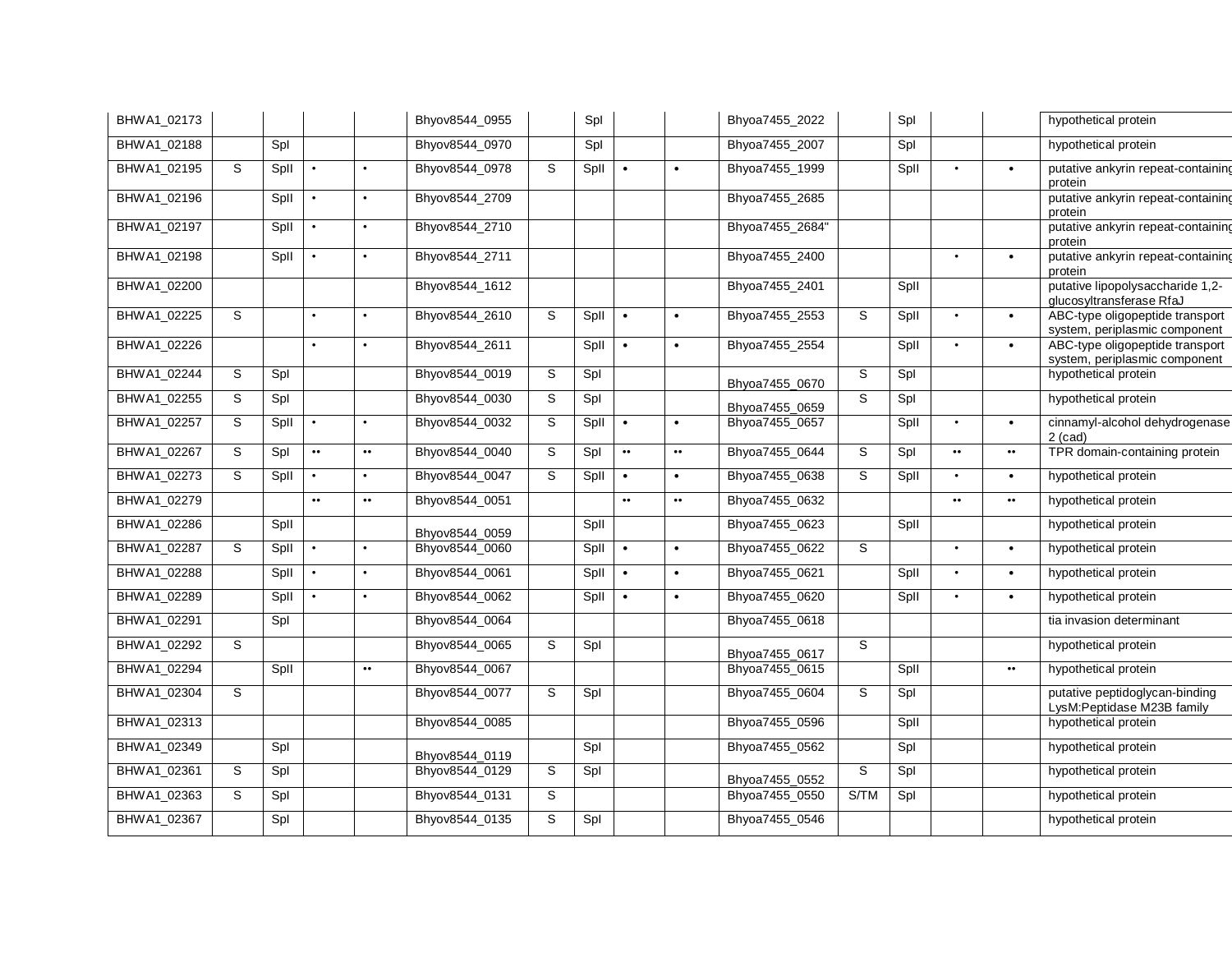| BHWA1_02368 |   | Spl  |                  |                  | Bhyov8544 0136    |                | Spl  |           |           | Bhyoa7455 0545  |             | Spll |           |           | hypothetical protein                                                                                |
|-------------|---|------|------------------|------------------|-------------------|----------------|------|-----------|-----------|-----------------|-------------|------|-----------|-----------|-----------------------------------------------------------------------------------------------------|
| BHWA1_02375 | S | Spl  |                  |                  | Bhyov8544_0143    | S              | Spl  |           |           | Bhyoa7455_0538  | S           | Spll |           |           | spermidine/putrescine transport A<br>binding protein                                                |
| BHWA1_02376 | S | Spll |                  |                  | Bhyov8544_0144    | S              | Spll |           |           | Bhyoa7455_0537  | $\mathsf S$ | Spll |           |           | putative UshA protein; putative 5'-<br>nucleotidase/2',3'-cyclic<br>phosphodiesterase-like esterase |
| BHWA1 02382 | S | Spl  |                  |                  | Bhyov8544_0150    | S              | Spl  |           |           | Bhyoa7455 0531  | S           | Spll |           |           | variable surface protein VspH                                                                       |
| BHWA1_02388 | S | Spl  |                  |                  | Bhyov8544_0156    | S              |      |           |           | Bhyoa7455 0525  | S           | Spll |           |           | TPR domain-containing protein                                                                       |
| BHWA1_02396 |   | Spll |                  |                  | Bhyov8544 0164    |                | Spll | $\bullet$ | $\bullet$ | Bhyoa7455 0517  |             | Spll |           | $\bullet$ | TRAP transporter solute receptor.<br>familv                                                         |
| BHWA1_02399 |   | Spll |                  | $\bullet$        | Bhyov8544_0167    |                | Spll | $\bullet$ | $\bullet$ | Bhyoa7455_0514  |             |      |           | $\bullet$ | hypothetical protein                                                                                |
| BHWA1_02401 |   |      |                  |                  | Bhyov8544_0169    |                |      |           |           | Bhyoa7455_0512  |             | Spll |           |           | hypothetical protein                                                                                |
| BHWA1_02404 | S | Spll | $\bullet$        | $\bullet$        | not on the genome |                |      |           |           | not in genome   |             |      |           |           | hypothetical protein                                                                                |
| BHWA1_02405 | S | Spll |                  |                  | not on the genome |                |      |           |           | not in genome   |             |      |           |           | hypothetical protein                                                                                |
| BHWA1_02414 | S | Spl  |                  |                  | Bhyov8544 0181    | S              | Spl  |           |           | Bhyoa7455_0500  | S           | Spll |           |           | ankyrin repeat-containing protein                                                                   |
| BHWA1_02424 |   | Spll |                  |                  | Bhyov8544_0188    |                | Spll |           |           | Bhyoa7455_0490  |             | Spll |           |           | shikimate kinase                                                                                    |
| BHWA1_02427 |   | Spll | $\bullet$        | $\bullet$        | Bhyov8544_0191    |                | Spll | $\bullet$ | $\bullet$ | Bhyoa7455_0487  |             | Spll |           | $\bullet$ | hypothetical protein                                                                                |
| BHWA1_02431 |   | Spll | $\bullet$        | $\bullet$        | Bhyov8544_0195    |                | Spll | $\bullet$ | $\bullet$ | Bhyoa7455_0483  |             | Spll |           | $\bullet$ | metal dependent amidohydrolase                                                                      |
| BHWA1_02453 | S | Spl  |                  |                  | Bhyov8544 0217    | S              | Spl  |           |           | Bhyoa7455_0461  | S           | Spll |           |           | hypothetical protein                                                                                |
| BHWA1_02454 |   | Spl  | $\bullet$        | $\bullet$        | Bhyov8544_0218    |                | Spl  | $\bullet$ | $\bullet$ | Bhyoa7455_0460  |             | Spll | $\bullet$ | $\bullet$ | hypothetical protein                                                                                |
| BHWA1_02455 |   | Spll |                  | $\bullet$        | Bhyov8544_0219    |                | Spll | $\bullet$ | $\bullet$ | Bhyoa7455_0459  | S           | Spll | $\bullet$ | $\bullet$ | hypothetical protein                                                                                |
| BHWA1_02456 | S | Spll | $\bullet\bullet$ | $\bullet\bullet$ | Bhyov8544_0220    | S              | Spll | $\bullet$ | $\bullet$ | not in genome   |             |      |           |           | hypothetical protein                                                                                |
| BHWA1_02466 | S | Spl  |                  |                  | Bhyov8544_0230    | S              | Spl  |           |           | Bhyoa7455_0448  | S           | Spll |           |           | hypothetical protein                                                                                |
| BHWA1_02467 |   | Spl  |                  |                  | Bhyov8544 0231    |                | Spl  |           |           | B.hyoa7455 0447 |             | Spll |           |           | hypothetical protein                                                                                |
| BHWA1_02468 | S | Spll |                  | $\bullet$        | Bhyov8544_0232    | $\mbox{\bf S}$ | Spll | $\bullet$ | $\bullet$ | Bhyoa7455_0446  | S           | Spll | $\bullet$ | $\bullet$ | periplasmic ATP/GTP-binding pro                                                                     |
| BHWA1_02472 | S | Spll |                  | $\bullet$        | Bhyov8544_0236    | S              |      | $\bullet$ | $\bullet$ | Bhyoa7455_0442  | S           | Spll |           | $\bullet$ | hypothetical protein                                                                                |
| BHWA1 02480 |   | Spll |                  |                  | Bhyov8544_0244    |                |      |           |           | Bhyoa7455_0434  |             | Spll |           | $\bullet$ | hypothetical protein                                                                                |
| BHWA1_02483 |   |      |                  |                  | Bhyov8544_0244    |                | Spll |           |           | B.hyoa7455_0430 |             | Spll |           |           | Alkyl sulfatase-related hydrolase                                                                   |
| BHWA1_02484 |   | Spll |                  |                  | Bhyov8544_0248    |                | Spll | $\bullet$ | $\bullet$ | Bhyoa7455_0430  |             |      |           | $\bullet$ | Alkyl sulfatase-related hydrolase                                                                   |
| BHWA1_02499 |   |      | $\bullet$        |                  | Bhyov8544_0263    |                |      | $\bullet$ | $\bullet$ | Bhyoa7455 0415  |             |      |           | $\bullet$ | serine phosphatase RsbU, regula<br>sigma subunit                                                    |
| BHWA1_02504 |   |      |                  |                  | Bhyov8544 0286    | <sub>S</sub>   | Spll | $\bullet$ | $\bullet$ | Bhyoa7455 0410  |             |      |           |           | DH:ubiquinonone oxireductase 24                                                                     |
| BHWA1_02523 | S | Spll |                  | $\bullet$        | not in genome     |                |      |           |           | not in genome   |             |      |           |           | hypothetical protein                                                                                |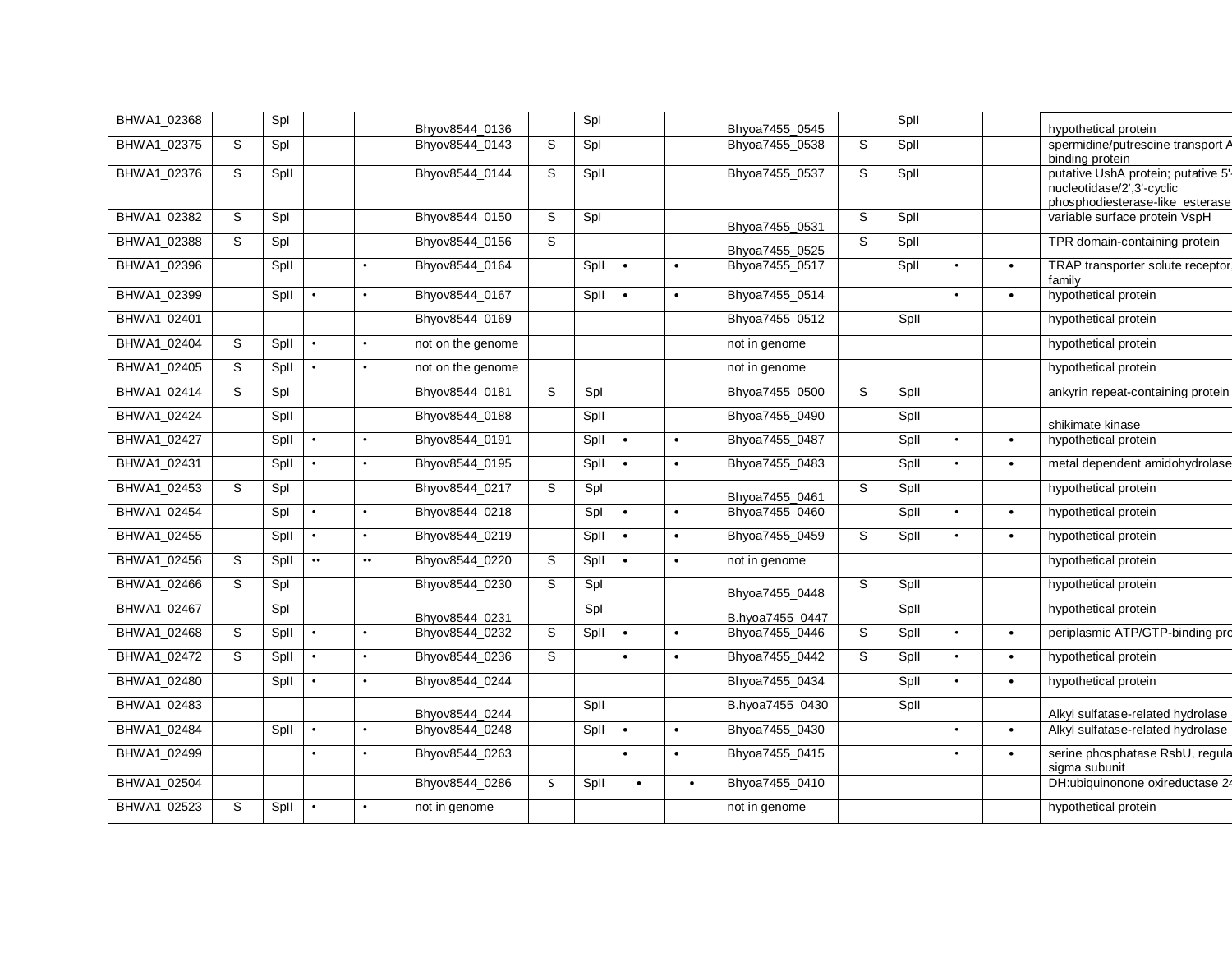| BHWA1_02524 |   |      |           |           | Bhyov8544_0286 |   |      |           |           | Bhyoa7455_0393 | S | Spll |           | $\bullet$ | hypothetical protein                                                           |
|-------------|---|------|-----------|-----------|----------------|---|------|-----------|-----------|----------------|---|------|-----------|-----------|--------------------------------------------------------------------------------|
| BHWA1_02537 |   |      | $\bullet$ |           | Bhyov8544_0298 |   | Spll | $\bullet$ | $\bullet$ | Bhyoa7455_0382 |   | Spll |           | $\bullet$ | OppA, ABC-type oligopeptide tran<br>system, periplasmic component              |
| BHWA1_02540 |   | Spll |           |           | Bhyov8544_0301 |   |      |           |           | Bhyoa7455_0379 |   |      |           | $\bullet$ | hypothetical protein                                                           |
| BHWA1_02543 |   |      | $\bullet$ |           | Bhyov8544_1399 |   |      | $\bullet$ | $\bullet$ | Bhyoa7455_0376 |   |      |           | $\bullet$ | UDP-glucose 6-dehydrogenase                                                    |
| BHWA1_02552 | S | Spll |           | $\bullet$ | Bhyov8544_1390 | S | Spll | $\bullet$ | $\bullet$ | Bhyoa7455_0367 | S | Spll |           | $\bullet$ | galactose/glucose-binding protein                                              |
| BHWA1_02553 | S | Spll |           |           | Bhyov8544_1389 | S | Spll | $\bullet$ |           | Bhyoa7455_1359 | S | Spll |           | $\bullet$ | galactose/glucose-binding protein                                              |
| BHWA1_02554 |   | Spl  |           |           | Bhyov8544_1388 |   | Spl  |           |           | Bhyoa7455_1360 |   | Spll |           |           | galactose/glucose-binding protein                                              |
| BHWA1_02559 |   | Spl  |           |           | Bhyov8544_1383 |   | Spl  |           |           | Bhyoa7455_1365 |   | Spll |           |           | hypothetical protein                                                           |
| BHWA1_02563 |   | Spl  |           |           | Bhyov8544_1379 |   | Spl  |           |           | Bhyoa7455_1369 |   |      |           |           | hypothetical protein                                                           |
| BHWA1_02566 |   | Spll |           |           | Bhyov8544_1377 |   | Spll |           |           | Bhyoa7455_1371 |   | Spll |           |           | extracellular solute-binding proteil<br>family 3                               |
| BHWA1_02570 |   | Spll | $\bullet$ | $\bullet$ | Bhyov8544_1373 |   | Spll | $\bullet$ | $\bullet$ | Bhyoa7455_1375 |   | Spll |           | $\bullet$ | periplasmic-iron-binding protein B                                             |
| BHWA1_02571 |   | Spll | $\bullet$ | $\bullet$ | Bhyov8544_1372 |   | Spll | $\bullet$ | $\bullet$ | Bhyoa7455_1376 |   | Spll |           | $\bullet$ | periplasmic-iron-binding protein B                                             |
|             |   |      |           |           |                |   |      |           |           | Bhyoa7455_1390 |   |      |           | $\bullet$ | N-acetylmuramoyl-L-alanine amic                                                |
| BHWA1_02583 |   | Spl  |           |           | Bhyov8544_1361 |   | Spl  |           |           | Bhyoa7455_1384 |   | Spll |           |           | methyl-accepting chemotaxis prot                                               |
| BHWA1_02592 |   | Spll |           |           | Bhyov8544_1347 | S | Spll |           |           | Bhyoa7455_1393 |   | Spll |           | $\bullet$ | TPR domain-containing protein                                                  |
| BHWA1_02597 |   | Spll |           | $\bullet$ | Bhyov8544_1347 |   |      | $\bullet$ |           | Bhyoa7455_1398 | S | Spll |           | $\bullet$ | hypothetical protein                                                           |
| BHWA1_02609 |   | Spl  |           |           | Bhyov8544 1335 |   |      |           |           | Bhyoa7455_1410 |   |      |           |           | putative membrane protein contai<br>von Willebrand factor (vWA) type<br>domain |
| BHWA1_02610 |   | Spl  |           |           | Bhyov8544_1334 |   | Spl  |           |           | Bhyoa7455_1411 |   | Spll |           |           | putative aerotolerance-related exp<br>protein BatC containing TPR dom          |
| BHWA1_02612 | S | Spll |           |           | Bhyov8544_1332 | S | Spll |           |           | Bhyoa7455_1413 | S | Spll |           |           | aerotolerance-related exported pr<br>BatE containing TPR domain                |
| BHWA1_02614 | S | Spll | $\bullet$ | $\bullet$ | Bhyov8544_1330 | S | Spll | $\bullet$ |           | Bhyoa7455_1415 | S | Spll |           | $\bullet$ | thiol-disulfide interchange protein<br>DsbD-like protein                       |
| BHWA1_02615 | S | Spl  |           | $\bullet$ | Bhyov8544_1329 | S |      | $\bullet$ |           | Bhyoa7455_1416 | S | Spll |           | $\bullet$ | thiol-disulfide interchange protein<br>DsbD-like protein                       |
| BHWA1_02618 |   | Spll |           | $\bullet$ | Bhyov8544_2617 |   | Spll | $\bullet$ |           | Bhyoa7455_1419 |   | Spll |           | $\bullet$ | putative 5'-nucleotidase/2',3'-cycli<br>phosphodiesterase-like esterase        |
| BHWA1_02622 | S | Spll | $\bullet$ | $\bullet$ | Bhyov8544_2613 | S | Spll | $\bullet$ |           | Bhyoa7455_1423 | S | Spll | $\bullet$ | $\bullet$ | hypothetical protein                                                           |
| BHWA1_02629 | S | Spl  |           |           | Bhyov8544_1246 | S | Spl  |           |           | Bhyoa7455_2077 | S | Spll |           |           | hypothetical protein                                                           |
| BHWA1_02628 |   | Spll |           |           | Bhyov8544_1247 |   | Spll | $\bullet$ |           | Bhyoa7455_2078 | S | Spll |           |           | AMP-activated protein kinase (AN<br>beta subunit glycogen binding dor<br>(GBD) |
| BHWA1_02294 |   |      |           |           | not in genome  |   |      |           |           | Bhyoa7455_0615 |   |      |           | $\bullet$ | hypothetical protein                                                           |
| BHWA1_02633 |   | Spll |           |           | Bhyov8544_1242 |   | Spll |           |           | Bhyoa7455 2073 |   | Spll |           |           | hypothetical protein                                                           |